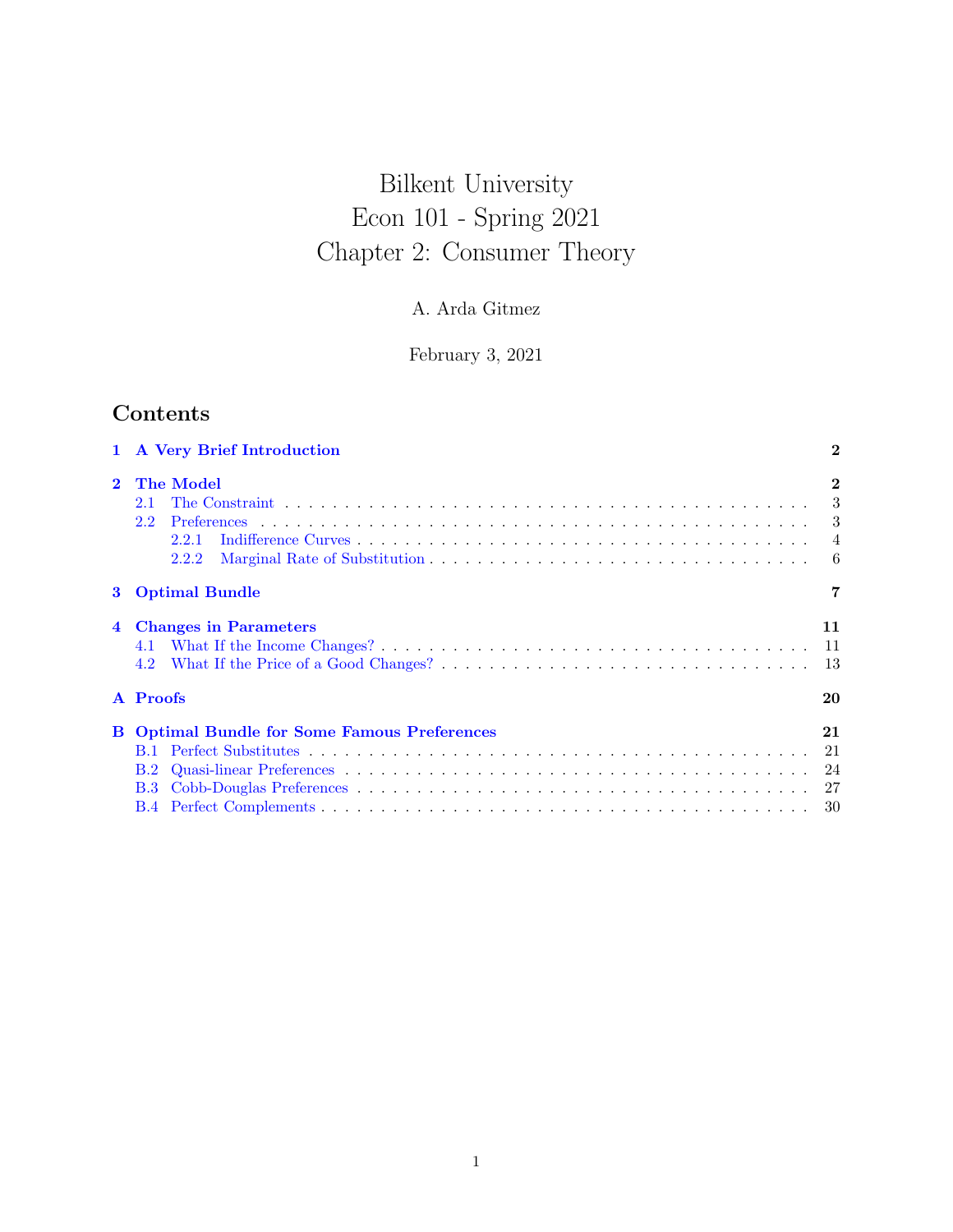# <span id="page-1-0"></span>1 A Very Brief Introduction

This lecture introduces the first formal model of the decision made by an economic agent: a consumer. We consider the simplest (and possibly the most widespread) form of economic interaction: the decision to buy some goods and services. This is literally the model of a consumer who is deciding to buy some goods in a supermarket. There are  $n$  different goods, which have their own prices. The consumer observes the prices and decides how much to buy from each good.

As we discussed in the previous lecture, an economic agent has (i) a constraint and (ii) preferences. This economic agent is no different: the consumer has limited income, denoted by a number I. This is the consumer's constraint: she cannot buy everything she wants. The consumer also has well-defined preferences towards goods. We will discuss what "well-defined" means in a few pages.

Also, as discussed in the previous lecture, each economic model involves some simplifications. Here are a couple of simplifications we assume throughout this document:

- This is a one-time interaction. The customer does not go to the store and say "let me buy this item later". There may be future considerations in her decision to buy some goods (i.e., if she is buying a washing machine she realizes that she will most likely not need a washing machine in the near future). Those are fine – the future considerations, concerns about the quality of the good, uncertainty about its use, social concerns etc. are all captured by her preferences.
- The customer observes all the prices perfectly, and knows her income. She can easily calculate the money required to buy a given group of items.
- The customer knows her preferences, and she acts according to her preferences. That is, she is rational.

At the risk of being repetitive: do these assumptions sometimes violated? Of course. But we are building a benchmark here.

# <span id="page-1-1"></span>2 The Model

There is a single consumer and n different goods. The consumer decides how much to buy of each good, i.e. she chooses quantities.

Here is the notation we will use:

- *i*: Will be used to denote a generic **good**. We will use natural numbers to denote goods and to index them. Thus, the set of all goods will be denoted by  $\{1, 2, \ldots, n\}$ . Here *n* denotes the *n*th good, and also the total number of goods that is available for consumption.
- $q_i$ : Denotes the **quantity** of good i. The case where the consumer is considering consuming 5 kg of good 2 will be represented with  $q_2 = 5$  kg. The quantity can be kilograms, grams, liters, numbers... Whatever the denomination is, we will say it is a **unit**. Note that for any good  $i$  we must always have  $q_i \geq 0$ .  $q_i = 0$  is allowed, i.e. the consumer may choose not to buy a good.
- $(q_1, q_2, \ldots, q_n)$ : Denotes a consumption bundle (or simply a **bundle**). This is a list that represents how much of each good a consumer is considering for consumption. As an example, consider a situation where there are 4 possible goods that the consumer can consume (hence  $n = 4$ ). The consumption bundle (8, 2, 0, 12) represents the situation where the consumer is considering 8 units of good 1, 2 units of good 2, none of good 3, and 12 units of good 4 for consumption.
- $p_i$ : Denotes the price of good i per unit. Therefore, if the consumer buys  $q_i$  units of good i at price  $p_i$ , she pays  $p_iq_i$  for that good.
- I: Denotes the income of the consumer (the total wealth of the consumer).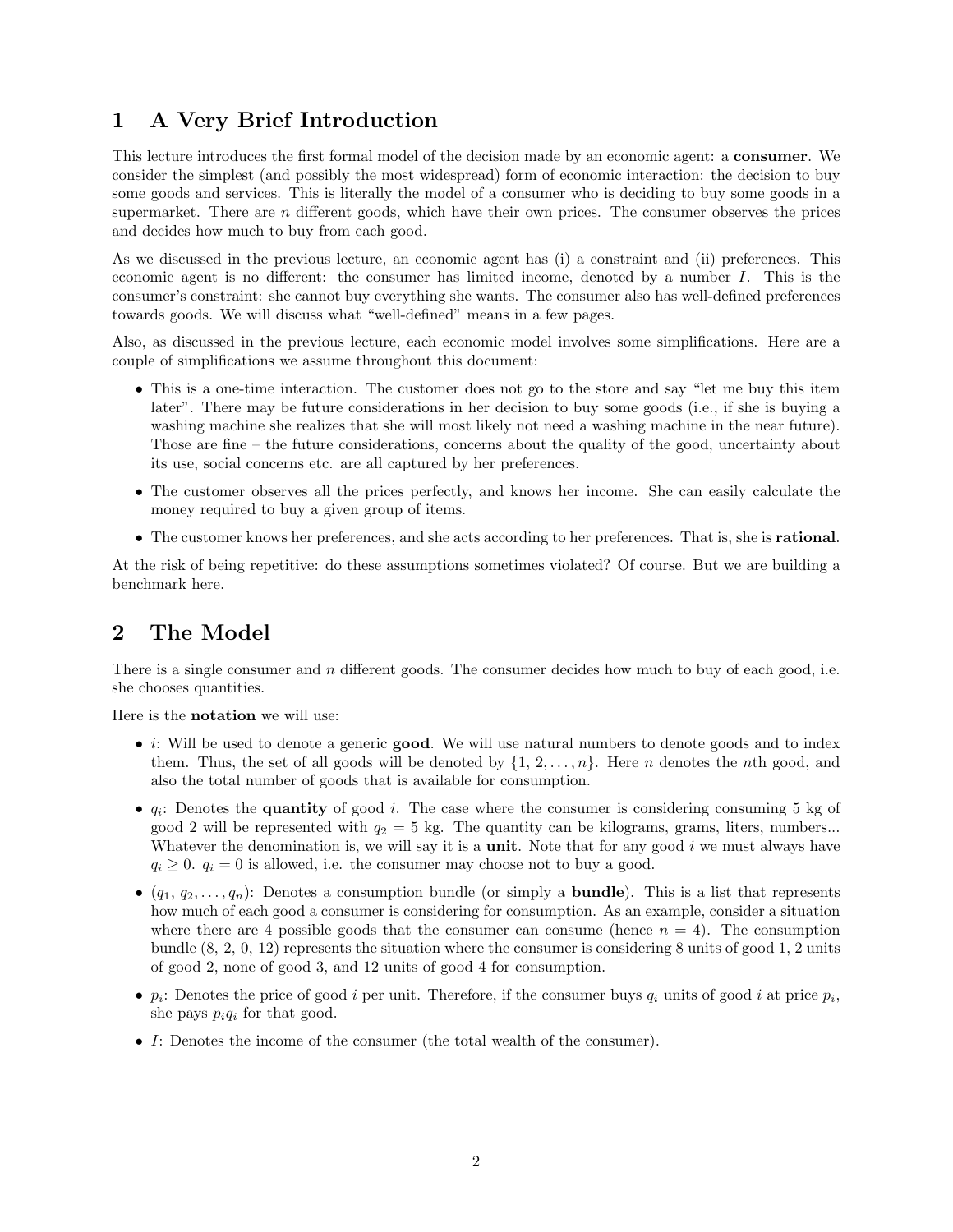#### <span id="page-2-0"></span>2.1 The Constraint

The constraint of the consumer specifies which bundles are affordable (i.e., feasible for the consumer) and which bundles are not.

**Definition 1.** Given the prices  $p_1, p_2, \ldots, p_n$  of the goods and the income I of the consumer, a bundle  $(q_1, q_2, \ldots, q_n)$  is feasible if and only if

$$
\sum_{i=1}^{n} p_i q_i = p_1 q_1 + p_2 q_2 + \cdots p_n q_n \leq I.
$$

The set of feasible bundles is also called the **budget set**. The set of feasible bundles that requires the use of all the income, i.e., the bundles  $(q_1, q_2, \ldots, q_n)$  such that  $p_1q_1 + p_2q_2 + \cdots + p_nq_n = I$  are said to be on the budget line (they constitute the budget line).

When there are two goods  $(n = 2)$ , the set of feasible bundles given the prices  $p_1$ ,  $p_2$  and income I are the bundles  $(q_1, q_2)$  that satisfy:

$$
p_1q_1 + p_2q_2 \leq I
$$

They can be represented graphically with the orange region shown in Figure [1.](#page-2-2) The budget line is a line with slope  $-\frac{p_1}{p_2}$ .



<span id="page-2-2"></span>Figure 1: A graphical representation of feasible bundles given prices  $p_1$ ,  $p_2$ , and income I.

#### <span id="page-2-1"></span>2.2 Preferences

The preferences of the consumer specify the consumer's ranking between any two bundles  $q = (q_1, q_2, \ldots, q_n)$ and  $q' = (q'_1, q'_2, \ldots, q'_n)$ . The consumer may strictly prefer one bundle over the other, or may feel indifferent between them. We capture the consumer's preferences through a preference relation.

A preference relation is a relation that compares two pairs of bundles. It is defined on all pairs of bundles, including (but not limited to) feasible bundles. Given two bundles  $q$  and  $q'$ , it contains three possible scenarios.

• The situation where the consumer (strictly) prefers bundle  $q = (q_1, q_2, \ldots, q_n)$  to another bundle  $q' = (q'_1, q'_2, \ldots, q'_n)$  is represented by:

$$
q \mathrel{\mathcal{P}} q'
$$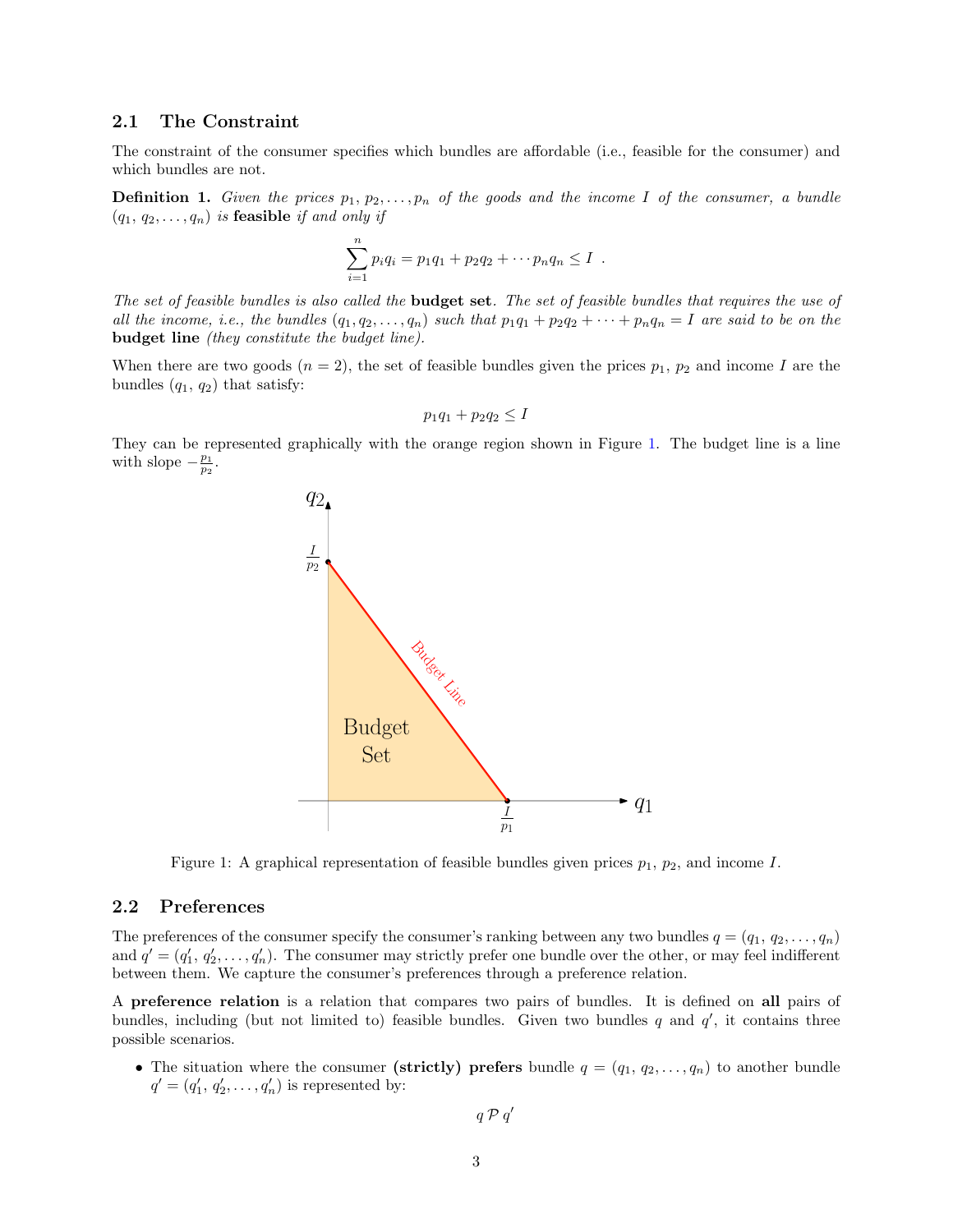• If the consumer is **indifferent** between the bundles  $q$  and  $q'$ , then we will write:

 $q\mathcal{I}q'$ 

• If, for the consumer, bundle q is at least as good as bundle  $q'$  (i.e., the consumer prefers q to  $q'$  or she is indifferent between  $q$  and  $q'$ ) we will write:

 $q \mathrel{\mathcal{R}} q'$ 

Therefore, for any pair of bundles  $q$  and  $q'$ , we have:

$$
q \mathcal{R} q' \iff (q \mathcal{P} q' \text{ or } q \mathcal{I} q')
$$

Note that when  $q \n{p} q'$ , by definition, it is also true that  $q \n{R} q'$ . This is not really surprising: when a consumer **prefers** q to  $q'$ , she also thinks q is at least as good as  $q'$ .

Similarly: when  $q \mathcal{I} q'$ , by definition, it is also true that  $q \mathcal{R} q'$ . This is not surprising either: when a consumer is indifferent between q to  $q'$ , she also thinks q is at least as good as  $q'$ .

What I want to point out that two of these scenarios can be satisfied at the same time. This is just like comparisons of real numbers. For the complete analogy:  $P$  is like the  $>$  sign,  $\mathcal I$  is like the  $=$  sign, and R is like the  $\geq$  sign. Now, as we know,  $5 > 3$  and  $5 \geq 3$  are both correct. Similarly,  $4 = 4$  and  $4 \geq 4$  are both correct.

A "well-defined" preference relation satisfies the following three conditions:

1. For any pair of bundles  $q$  and  $q'$ ,

$$
q \mathcal{R} q' \text{ or } q' \mathcal{R} q.
$$

This condition states that the consumer is able compare any pair of bundles. A relation that satisfies this condition is said to be complete.

2. For any triple of bundles  $q, q'$ , and  $q''$ ,

if 
$$
q \mathcal{R} q'
$$
 and  $q' \mathcal{R} q''$ , then  $q \mathcal{R} q''$ .

That is, for the consumer, if q is at least as good as  $q'$  and  $q'$  is at least as good as  $q''$ , then q should be at least as good as  $q''$ . A relation that satisfies this condition is said to be **transitive**.

3. For any pair of bundles  $q = (q_1, q_2, \ldots, q_n)$  and  $q' = (q'_1, q'_2, \ldots, q'_n)$ ,

if 
$$
q_i < q'_i
$$
 for all  $i \in \{1, 2, \ldots, n\}$ , then  $q' \mathcal{P} q$ .

This condition states that if the bundle  $q'$  has more of each good than bundle q has, then  $q'$  is preferred to q. To put it simply, the consumer prefers more to less. A relation that satisfies this condition is called monotonic.

Throughout this lecture, we assume that any preference relation is complete, transitive and monotonic, i.e., it is well-defined.

## <span id="page-3-0"></span>2.2.1 Indifference Curves

A graphical representation of preference relation can be obtained by drawing curves through bundles that the consumer is indifferent among. Figure [2](#page-4-0) gives information about a preference relation in which the consumer is indifferent between the bundles  $q$  and  $q'$  (they are on the same curve).

The curve that passes through q is called **indifference curve** through q. Since  $q''$  and  $q'''$  are not on the indifference curve through  $q$ , the consumer is not indifferent between  $q''$  and  $q$  and also is not indifferent between  $q''$  and q. Since  $q''$  contains more of the (two) goods than q does, by the monotonicity of the preference relation,  $q''$  is preferred to q. Similarly, since the bundle q contains more of the goods than  $q'''$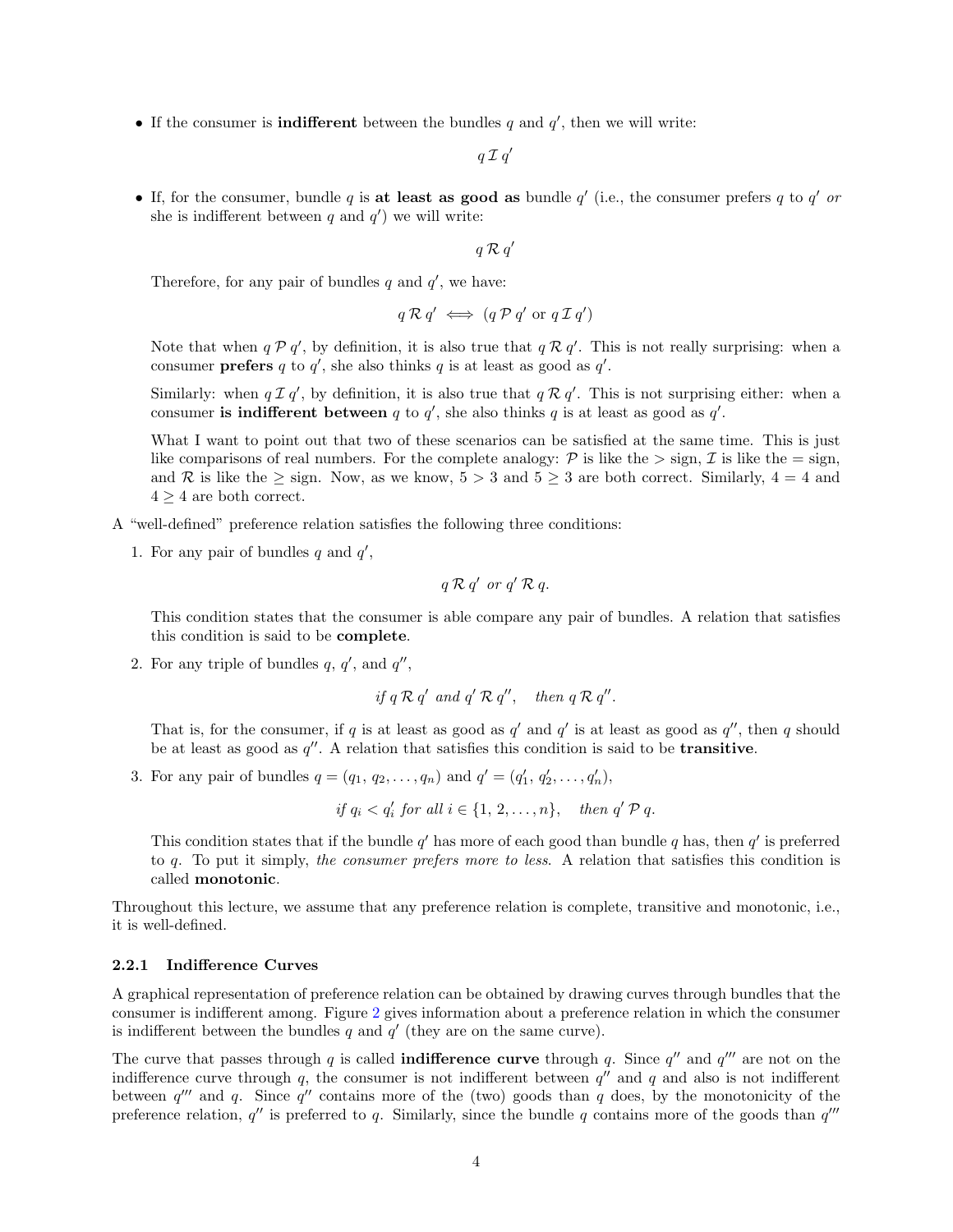

<span id="page-4-0"></span>Figure 2: A graphical representation of a preference relation.

does, by the monotonicity of the preference relation,  $q$  is preferred to  $q'''$ . Extending this argument, we can conclude that any bundle that lies "above" (in the north east side of) the indifference curve through  $q$  is preferred to q and q is preferred to any bundle that lies "below" (in the south west side of) the indifference curve through q.

By now, you may have realized that it is possible to draw multiple indifference curves in the same graph. Consider, for instance, the indifference curve passing through  $q''$ . See Figure [3.](#page-5-1)

• By definition, the consumer is indifferent between any bundle on this "higher" indifference curve and  $q''$ . For instance, the consumer is indifferent between  $q''''$  and  $q''$ :

 $q^{\prime\prime\prime\prime}$   $\mathcal{I}$   $q^{\prime\prime}$ 

• Recall that, by monotonicity, the consumer prefers  $q''$  to  $q$ :

 $q''\mathrel{\mathcal{P}} q$ 

• Once again, by definition, the consumer is indifferent between any bundle on the "lower" indifference curve and  $q$ . For instance, the consumer is indifferent between  $q'$  and  $q$ :

 $q\mathcal{I}q'$ 

• Combining all these stetements and using transitivity, we conclude:

$$
q''''\mathcal{P} q'
$$

Note that this argument can be repeated for any  $q^{\prime\prime\prime\prime}$  on the "higher" indifference curve and any  $q'$  on the "lower" indifference curve. We conclude: any bundle on a "higher" indifference curve is preferred over any bundle on a "lower" indifference curve.

There are a couple of other things I want to emphasize about indifference curves:

• Since the preference relation of a consumer is assumed to be monotonic, the indifference curves must be downward sloping. Suppose, for a contradiction, that a part of an indifference is upward-sloping.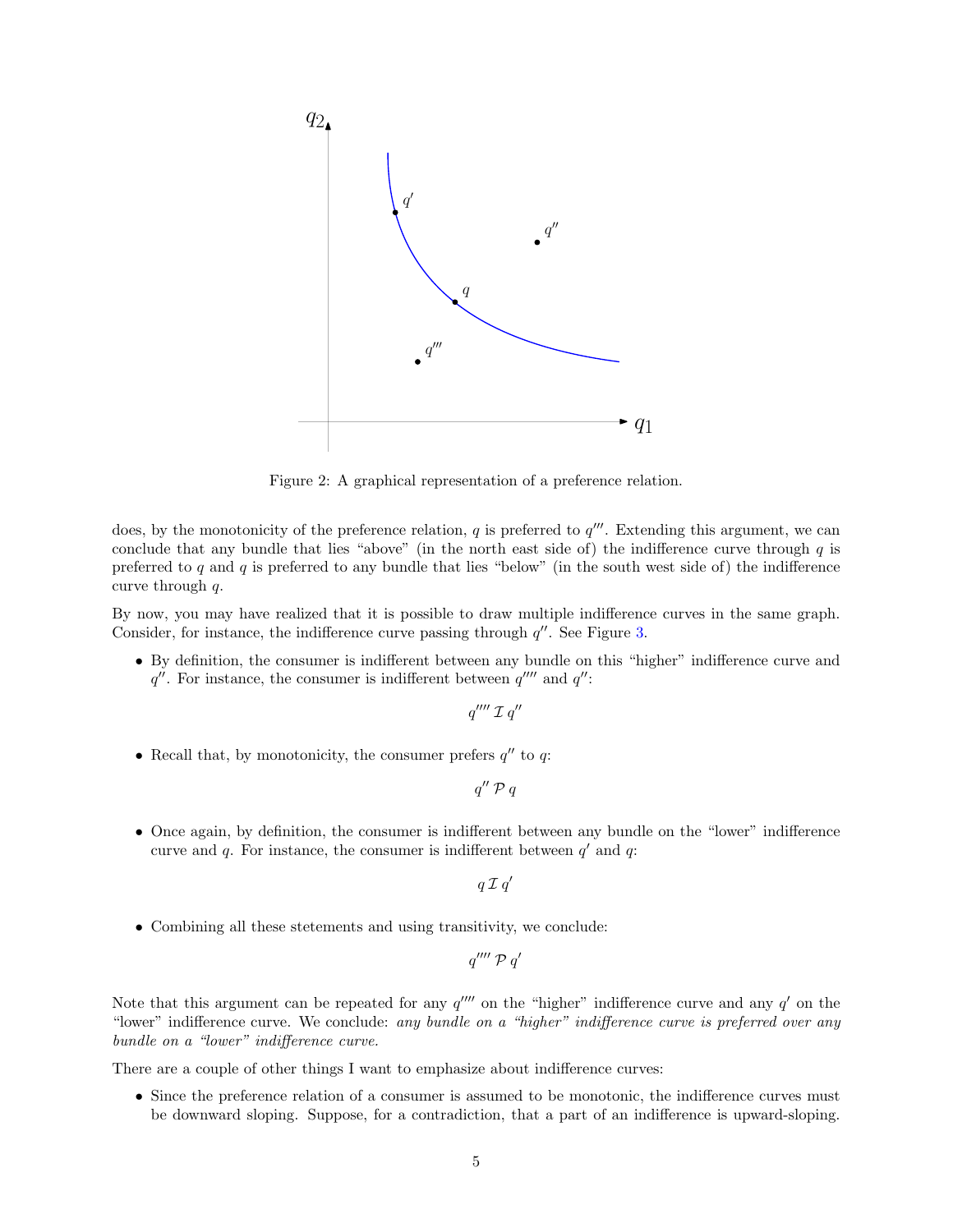

<span id="page-5-1"></span>Figure 3: Multiple indifference curves. Any bundle on a "higher" indifference curve is preferred over any bundle on a "lower" indifference curve.

Then, there are two bundles q and q' on the same indifference curve such that  $q'_1 > q_1$  and  $q'_2 > q_2$ . By monotonicity, we must have  $q' \mathcal{P} q$ . But then, q and  $q'$  cannot be on the same indifference curve! A contradiction.

• As long as transitivity and monotonicity are satisfied, indifference curves cannot cross. I am leaving this as an exercise for you to show.

#### <span id="page-5-0"></span>2.2.2 Marginal Rate of Substitution

We will now define a very important object based on the indifference curves. It will provide the very crucial information on how much the consumer "values" good 1 over good 2 at a certain bundle.

The **marginal rate of substitution** of good 2 for good 1 at the bundle  $q = (q_1, q_2)$ , denoted  $MRS_{2,1}(q)$ , is the rate at which good 2 must substitute for a "small" decrease in the consumption of good 1 in order to keep the consumer indifferent to the initial bundle  $q$ . More formally (see Figure [4\)](#page-6-1):

<span id="page-5-2"></span>
$$
MRS_{2,1}(q_1, q_2) = \lim_{\substack{\Delta q_1 \to 0^+ \\ (q_1 - \Delta q_1, q_2 + \Delta q_2) \mathcal{I}(q_1, q_2)}} \frac{\Delta q_2}{\Delta q_1} = |\text{slope of ind. curve at } q| \quad . \tag{1}
$$

The marginal rate of substitution of good 1 for good 2 at the bundle q, denote  $MRS_{1,2}(q)$ , is similarly defined:

$$
MRS_{1,2}(q_1, q_2) = \lim_{\substack{\Delta q_2 \to 0^+ \\ (q_1 + \Delta q_1, q_2 - \Delta q_2) \mathcal{I}(q_1, q_2)}} \frac{\Delta q_1}{\Delta q_2} = \frac{1}{|\text{slope of ind. curve at } q|} \quad . \tag{2}
$$

 $MRS_{2,1}(q)$  is a measure of how much the consumer "values" good 1 in terms of good 2 when he is endowed with the bundle q. Assume that the consumer is endowed with the bundle  $q = (q_1, q_2)$ . If we ask the consumer to give up a "small" amount of good 1, say  $\Delta q_1$  units, the consumer would require "approximately"  $MRS_{2,1}(q)\Delta q_1$  units of good 2, to compensate the reduction in the quantity of good 1 in order to be indifferent between the initial bundle and the bundle after the exchange. Similarly, if we asked to consumer to give up a "small" amount of good 2, say  $\Delta q_2$  units, the consumer would require "approximately" MRS<sub>1,2</sub>(q) $\Delta q_2$ units of good 1 to compensate the reduction in the quantity of good 2.

Generally speaking, there are four ways to interpret  $MRS_{2,1}(q)$ .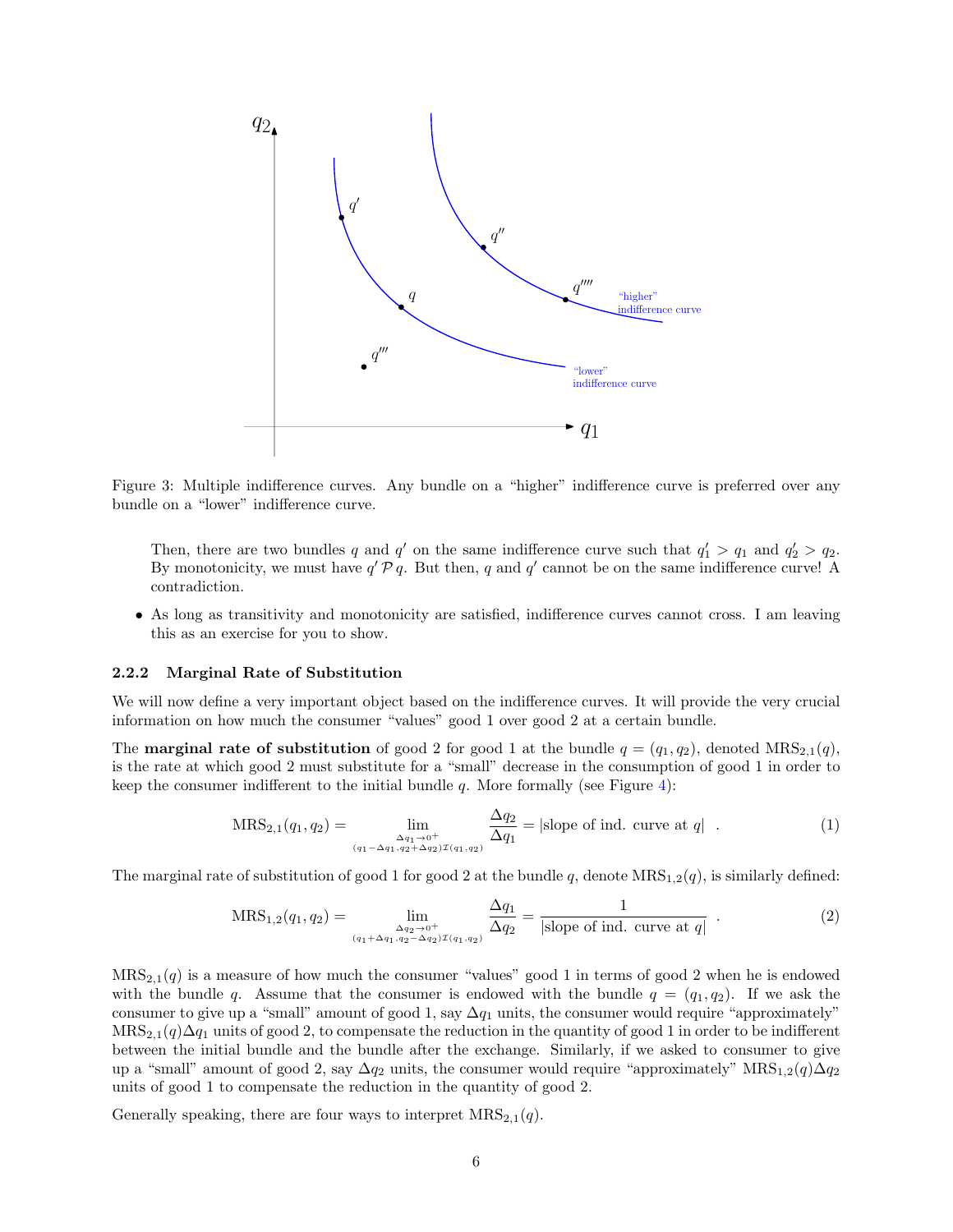

<span id="page-6-1"></span>Figure 4: Marginal rate of substitution of good 2 for good 1: Taking the limit of  $\Delta q_2/\Delta q_1$  as  $\Delta q_1$  goes to zero in the figure on left we obtain the figure on the right.

- 1. (Mathematical.) It is the limit of a ratio of two differences: see equation [\(1\)](#page-5-2).
- 2. (Verbal.) It is a measure of how many units of good 2 the consumer must be given, so that she is left indifferent to a decrease in good 1.
- 3. (Geometrical.) It is the (absolute value of) the slope of the indifference curve: the steeper the indifference curve is, the higher  $MRS_{2,1}(q)$  is.
- 4. (Economical.) It is a measure of the value of good 1 in terms of good 2: the more valuable good 1 is, the higher  $MRS_{2,1}(q)$  is.

Let me now define two more properties on the preference, which are common features of many preferences in real life.

• Generally, when a consumer has more of a good (say, good 1), and less of another good (say, good 2), then good 1 becomes less "valuable" for the consumer relative to good 2. We formalize this idea as follows:

Let q and  $q'$  be any two bundles that the consumer is indifferent between (i.e., they are on the same indifference curve). We require preference relations to be such that, if  $q_1 > q'_1$ , then  $MRS_{2,1}(q)$  $MRS_{2,1}(q')$ . Also, if  $q_2 > q'_2$ , then  $MRS_{1,2}(q) < MRS_{1,2}(q')$ .

Preference relations that satisfy this condition are said to have (strictly) diminishing marginal rate of substitution. If a preference relation satisfies the diminishing marginal rate of substitution assumption, the relative value of good 1 in terms of good 2 will be lower as the consumer has more of good 1 and less of good 2. As a result, the indifference curve will get flatter as  $q_1$  increases along the same indifference curve. This means: the indifference curves will be bowed toward the origin (Figure [5\)](#page-7-0).

• A preference relation is said to be smooth if the indifference curves do not have any kinks. The first two indifference curves displayed in Figure [6](#page-8-0) are examples of smooth preference relations and the next two are examples of preference relations that are not smooth. If a preference relation is smooth then for any bundle q with positive component (i.e.,  $q_1 > 0$  and  $q_2 > 0$ ) we have

<span id="page-6-2"></span>
$$
MRS_{1,2}(q) = \frac{1}{MRS_{2,1}(q)} .
$$
 (3)

# <span id="page-6-0"></span>3 Optimal Bundle

Okay, now that we have a grasp of the consumer's constraints and preferences, it is time to characterize her choice. The following is a formal definition of the consumer's "favorite bundle among the feasible ones".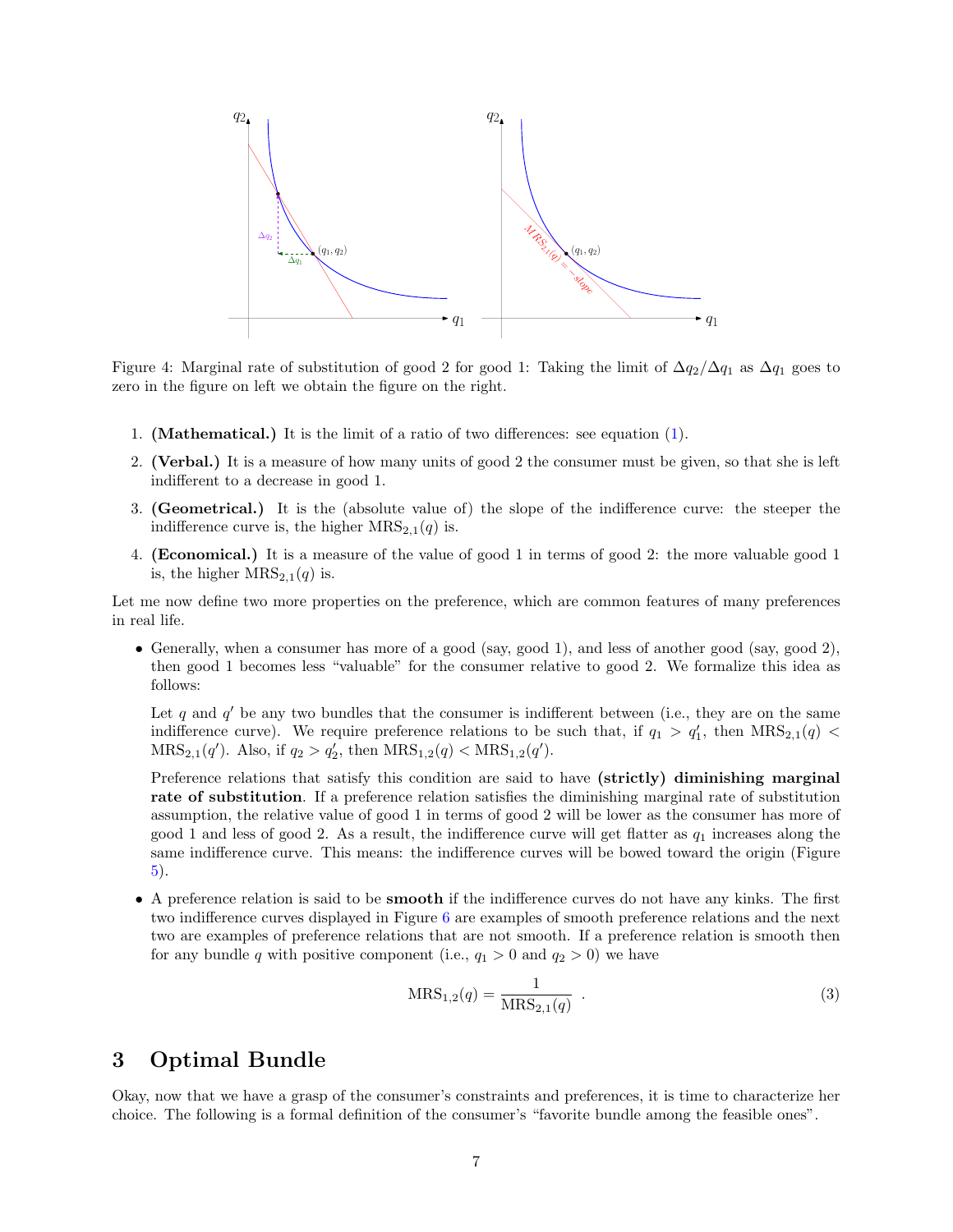

<span id="page-7-0"></span>Figure 5: The graph one the left displays a indifference curve on which the diminishing marginal rate of substitution assumption holds. The graph on the right displays an indifference curve on which the marginal rate of substitution of good 2 for good 1 increases as we move in the increasing  $q_1$  direction along the indifference curve. Hence the diminishing marginal rate of substitution assumption does not hold for the indifference curve on the right.

**Definition 2.** Given the prices  $p_1, p_2, \ldots, p_n$  and income I, a bundle  $q^* = (q_1^*, q^*, \ldots, q_n^*)$  is an optimal bundle if and only if

- $\sum_{i=1}^{n} p_i q_i^* = p_1 q_1^* + p_2 q_2^* + \cdots + p_n q_n^* \le I$  (q<sup>\*</sup> is feasible), and
- for any bundle  $q = (q_1, q_2, \ldots, q_n)$ , if  $\sum_{i=1}^n p_i q_i \le I$  (i.e., q is feasible), then  $q^* \mathcal{R} q$  (i.e.,  $q^*$  is at least as good as any feasible bundle).

Thus, a bundle is optimal if and only if it is feasible and is at least as good as (for the consumer) any feasible bundle. Alternatively, a bundle  $q^*$  is optimal if and only if any bundle that is preferred to  $q^*$  is not feasible.

We will now find the optimal bundle  $q^*$  when there are two goods (the argument is generalizable to more than two goods). A starting point to develop the intuition is as follows. The optimality conditions imply that the consumer needs to find the highest indifference curve, given her budget constraint. Can you try to draw a budget set, the indifference curves, and find the optimal bundle?

Now, let's get more formal. Please note that all the statements below assume that the preferences are "welldefined" (i.e., they satisfy completeness, transitivity and monotonicity). In what follows, I will posit some claims – which are "Claims" in the mathematical sense, so they are correct statements under the assumptions we made. They are not "claims" in the colloquial sense. They have proofs. I am relegating the proofs to the Appendix to make this document more readable. Check them out if you are interested.

Assume that there are two goods and  $q^* = (q_1^*, q_2^*) \in \mathbb{R}^2_+$  is an optimal bundle. Our first claim is that the the optimal bundle must be on the budget line.

<span id="page-7-1"></span>Claim 1. If  $q^*$  is optimal, then  $p_1q_1^* + p_2q_2^* = I$ .

Informally, Claim [1](#page-7-1) means that the consumer must exhaust her budget under the optimal bundle. This is intuitively due to monotonocity: more is always better than less, and there is no reason to keep the money in the pocket, so you better just spend the money.

Our second claim is a subtle one that relates the marginal rate of substitution to the price ratio.

<span id="page-7-2"></span>**Claim 2.** If  $q^*$  is optimal and  $q_1^* > 0$ , then

$$
MRS_{2,1}(q^*) \ge \frac{p_1}{p_2} \tag{4}
$$

Informally, Claim [2](#page-7-2) says the following: if the consumer is buying good 1 in a strictly positive quantity, then it must be the case that she likes good 1 enough. Otherwise, buying good 1 would not be optimal.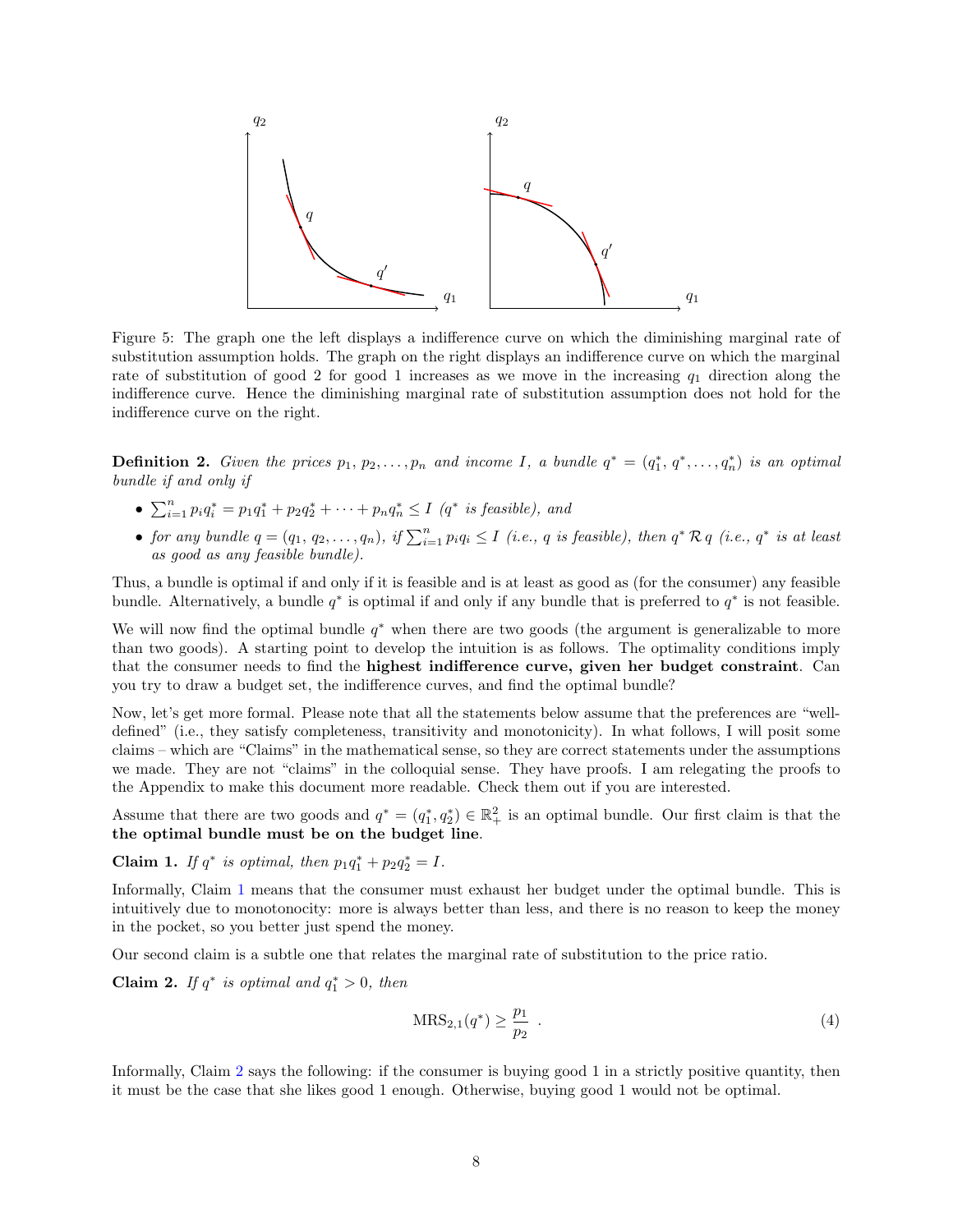

<span id="page-8-0"></span>Figure 6: The indifference curves at the top are smooth and the indifference curves at the bottom have kinks.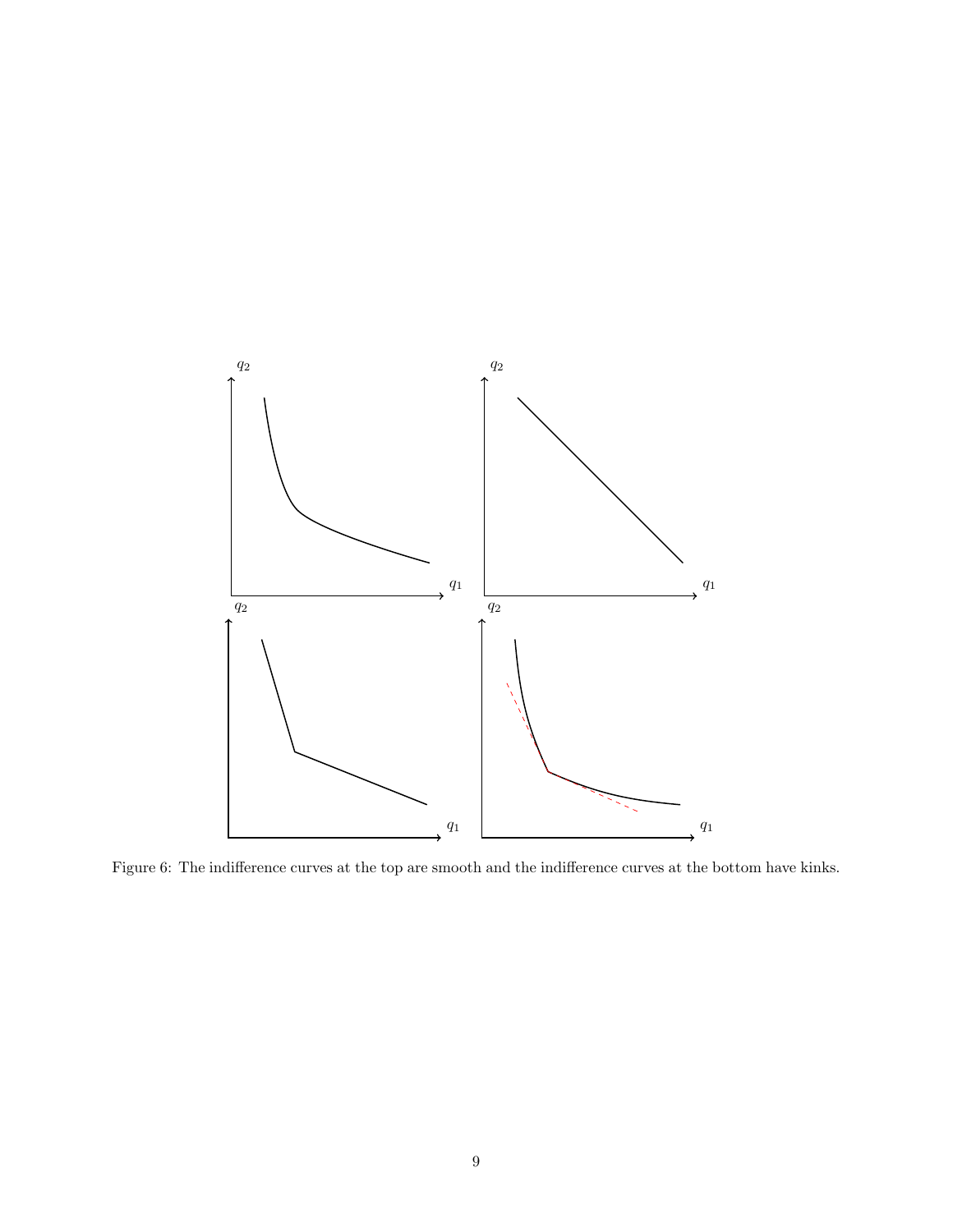The consumer could also consider consuming a "little" less of good 2 (provided that  $q_2^* > 0$ ). Arguments similar to the above would yield the following claim.

<span id="page-9-0"></span>**Claim 3.** If  $q^*$  is optimal and  $q_2^* > 0$ , then

$$
MRS_{1,2}(q^*) \ge \frac{p_2}{p_1} \tag{5}
$$

Informally, Claim [3](#page-9-0) says: if the consumer is buying good 2 in a strictly positive quantity, then it must be the case that she likes good 2 enough. Otherwise, buying good 2 would not be optimal.

Now, it is time to combine everything we know and have the "big reveal" of consumer theory. That would be the theorem below.

<span id="page-9-2"></span>**Theorem 1.** Given the prices  $p_1$ ,  $p_2$  and income I, if  $q^*$  is an optimal bundle, then  $p_1q_1^* + p_2q_2^* = I$  and

• if  $q_1^* > 0$ , then

$$
MRS_{2,1}(q^*) \ge \frac{p_1}{p_2} ,
$$

• if  $q_2^* > 0$ , then

$$
MRS_{1,2}(q^*) \geq \frac{p_2}{p_1} ,
$$

• if  $q_1^* > 0$ ,  $q_2^* > 0$ , and preference is smooth, then

$$
MRS_{2,1}(q^*) = \frac{p_1}{p_2} .
$$

Figure [7](#page-9-1) illustrates the optimal bundle when  $q_1^* > 0$  and  $q_2^* > 0$ . Intuitively, it is the point where the indifference curve passing through  $q^*$  barely touches the budget line, i.e. it is tangent to the budget line.



<span id="page-9-1"></span>Figure 7: The optimal bundle  $q^*$  is on the budget line and satisfies  $MRS_{2,1}(q^*) = \frac{p_1}{p_2}$ .

Take a moment to appreciate the beauty of this result! In the optimal bundle, the marginal rate of substitution is exactly equal to the price ratio. That is, suppose you go and ask the consumer in a supermarket:

"I see your shopping cart, which contains your optimal bundle. Let me ask you a hypothetical question. At the optimal bundle, how much do you value good 1 in terms of good 2?"

And suppose her answer is:

"Five. You need to give me five units of good 2 for me to give up one unit of good 1."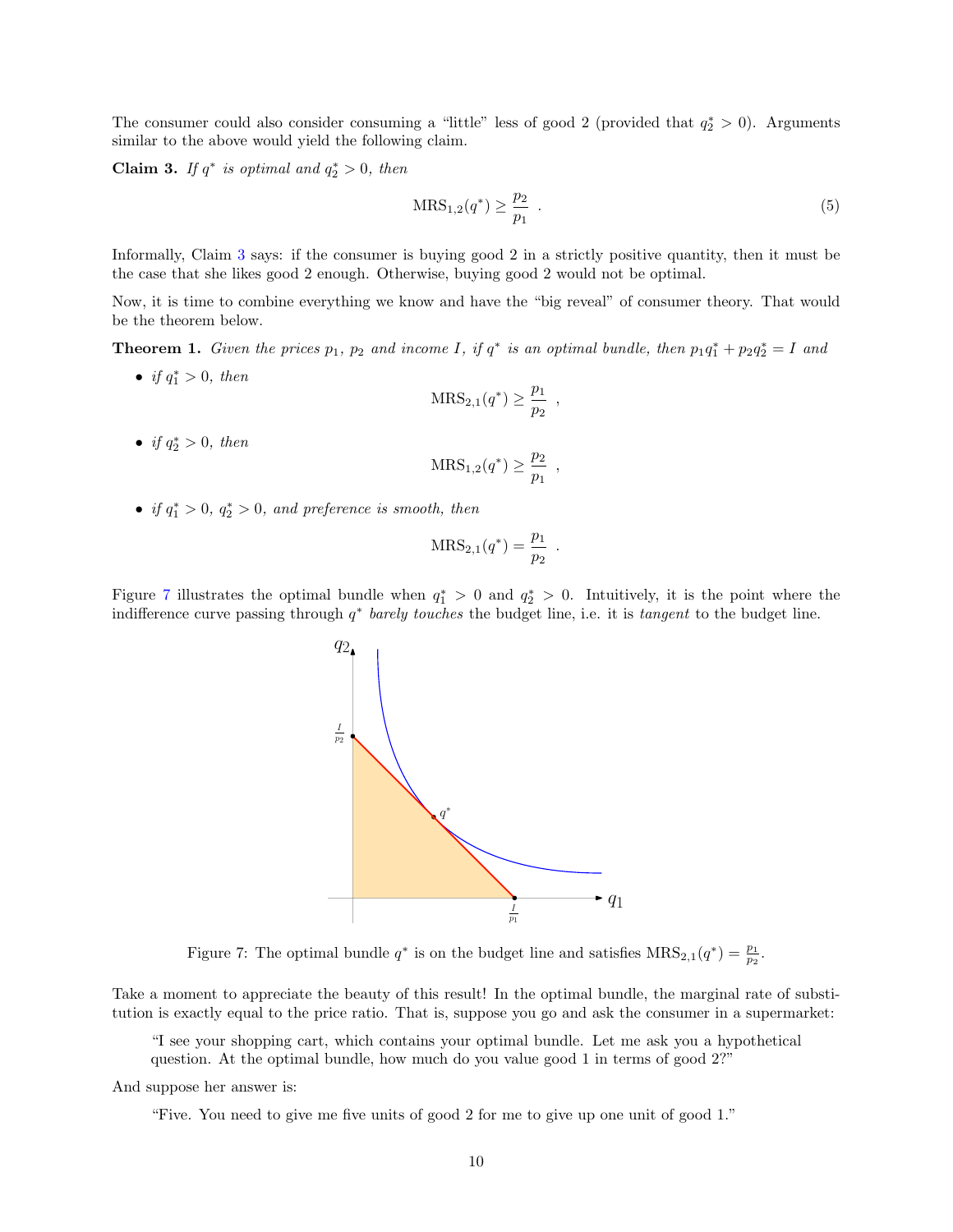And then you go ask the cashier in the supermarket:

"How expensive is good 1 relative to good 2?"

Almost magically, her answer is:

"Five. You can give up five units of good 2 and buy one unit of good 1 instead."

Isn't this amazing? What is more amazing is that this applies to *every single consumer* in the supermarket, regardless of their preferences. Another customer may be a fan of good 1, i.e. her  $MRS_{2,1}$  may be higher for every bundle. Fine, she keeps buying more of good 1 and less of good 2, until the marginal rate of substitution decreases and she finds the bundle where the marginal rate of substitution equals the price ratio.

In the appendix, I provide some examples of "famous" preferences and discuss the properties of the optimal bundle under those preferences. You may want to take a look at them before you solve some exercises.

# <span id="page-10-0"></span>4 Changes in Parameters

Now that we know how the consumer chooses her optimal bundle, we now have the machinery to study how the optimal bundle changes with the parameters of the model (i.e., income of the consumer and prices of goods.) This is the fun stuff!

## <span id="page-10-1"></span>4.1 What If the Income Changes?

Let's start with an simple case. Consider an increase in a consumer's income (i.e., I goes up.) What happens?

Mathematically, the optimization problem changes because the *constraint set* changes. But that's fine – we did our analysis using a generic set of parameters, so the analysis still applies. In general, the optimal bundle  $q^* = (q_1^*, q_2^*)$  satisfies

$$
p_1q_1^* + p_2q_2^* = I
$$

Moreover, if  $q_1^* > 0$ ,  $q_2^* > 0$ , and preference is smooth, then

$$
MRS_{2,1}(q^*) = \frac{p_1}{p_2}
$$

So far so good. Just solve this problem with a higher I. Geometrically, it corresponds to shifting the budget line higher, finding a new indifference curve tangent to it, and marking the point of tangency as the optimal bundle.

Let's do this graphically. Notation:

- Fix the prices at  $p_1$  and  $p_2$ .
- Initial income:  $I^i$ .
- Optimal bundle under initial income:  $q^i = (q_1^i, q_2^i)$ .
- Final income:  $I^f$ .
- Optimal bundle under final income:  $q^f = (q_1^f, q_2^f)$ .

If  $I^f > I^i$ , it may look like Figure [8.](#page-11-0) The red line is the budget line under  $I^i$ . The dark red line is the budget line under  $I^f$ . Note that the two budget lines are parallel, because their slopes are the same: they are  $-\frac{p_1}{p_2}$ , which we keep fixed for this exercise. The dark red line is higher than the red line, because  $I^f > I^i$ .

The first thing that you should realize is that the consumer is at least as happy as before when she consumes  $q<sup>f</sup>$  rather than  $q<sup>i</sup>$ . There are two ways in which you can verify this.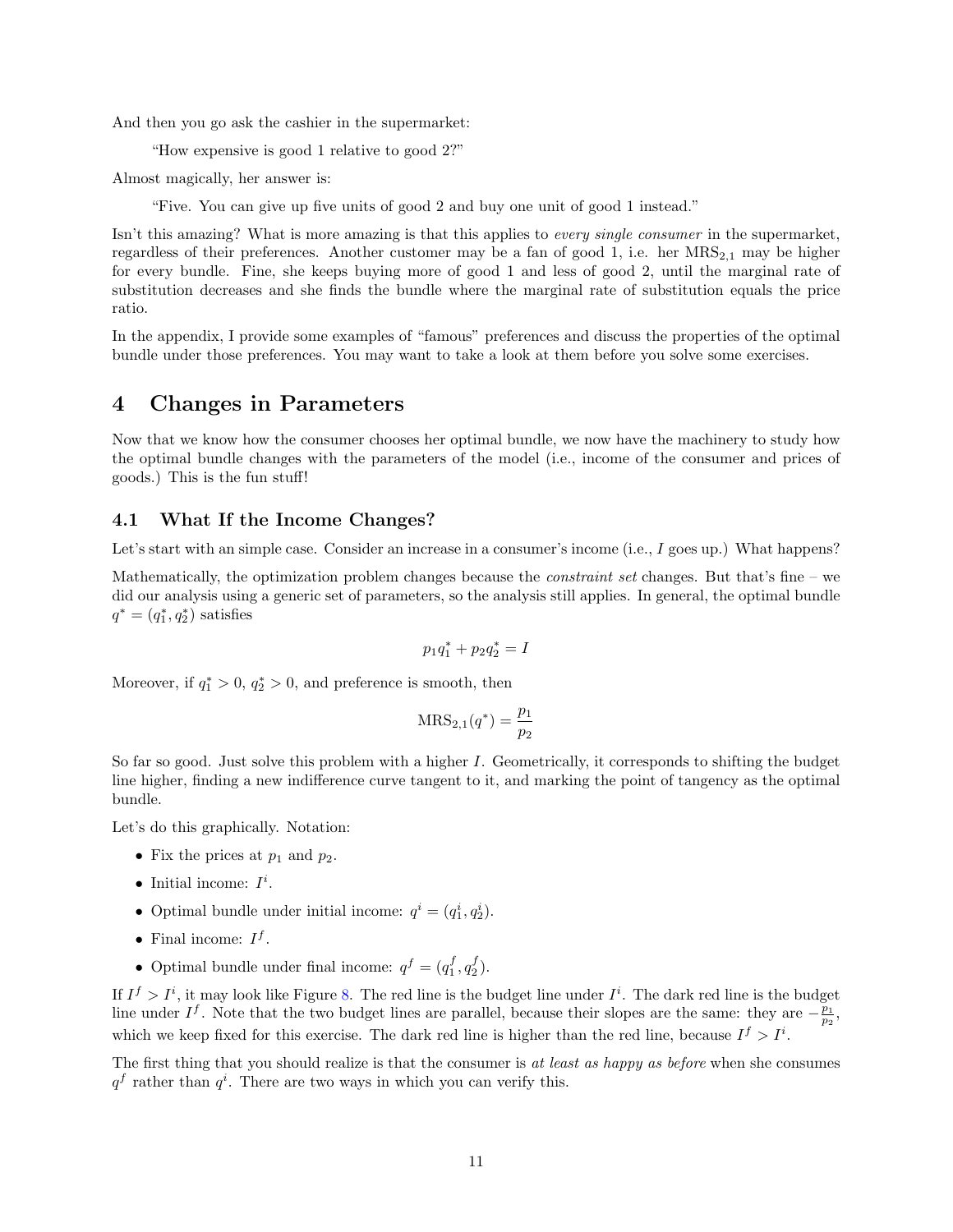

<span id="page-11-0"></span>Figure 8: Optimal bundles under  $I^i$  and  $I^f$ .

1. The consumer is *richer* under income  $I^f$  compared to income  $I^i$ . This is because  $I^f > I^i$ , but you can verify this by looking at Figure [8.](#page-11-0) The budget set under  $I<sup>f</sup>$  is *larger* than the budget set under  $I^i$ . This means that any feasible bundle under  $I^i$  is also feasible under  $I^f$ . Therefore, any bundle that the consumer can afford initially, she can also afford now. This means that the consumer cannot be worse off! In the worst case, she can consume the same bundle,  $q^i$ . This implies that  $q^f$  must be at least as good as  $q^i$ , i.e.

$$
q^f \mathrel{\mathcal{R}} q^i
$$

2. Just eyeballing Figure [8,](#page-11-0) you can see that  $q<sup>f</sup>$  is on a *higher* indifference curve than  $q<sup>i</sup>$ . This is not surprising: because the consumer is richer, she cannot find her in a lower indifference curve. A higher indifference curve means that

$$
q^f \mathrel{\mathcal{P}} q^i
$$

You may be tempted to say "But isn't there a third way in which we can verify  $q^f \mathcal{P} q^i$ ? Monotonicity?" My answer is: yes for Figure [8,](#page-11-0) but not in general. Because one may have:  $q_1^f < q_1^i$ , but  $q_2^f > q_2^i$ . In such a case, monotonicity would not imply a preference between  $q^i$  and  $q^f$ . For instance, you may have a case like Figure [9.](#page-12-1) You can verify, using bullet points 1 and 2 above, that consumer is at least as happy as before when she consumes  $q^f$  rather than  $q^i$ . It is not due to monotonicity, though!

This begs the question: what is the exact difference between Figure [8](#page-11-0) and Figure [9?](#page-12-1) Here is the answer.

• If the indifference curves are as in Figure [8,](#page-11-0) the consumer consumes more of good 1 when she has higher income. We call goods like these normal goods.

**Definition 3.** Good  $i$  is a normal good if the consumer's consumption of good  $i$  increases with the consumer's income.

Examples of normal goods: goods that you consume more as you get richer. Cars, iPhones, sweaters, herbal teas, dishwashers...

• If the indifference curves are as in Figure [9,](#page-12-1) the consumer consumes less of good 1 when she has higher income. We call goods like these inferior goods.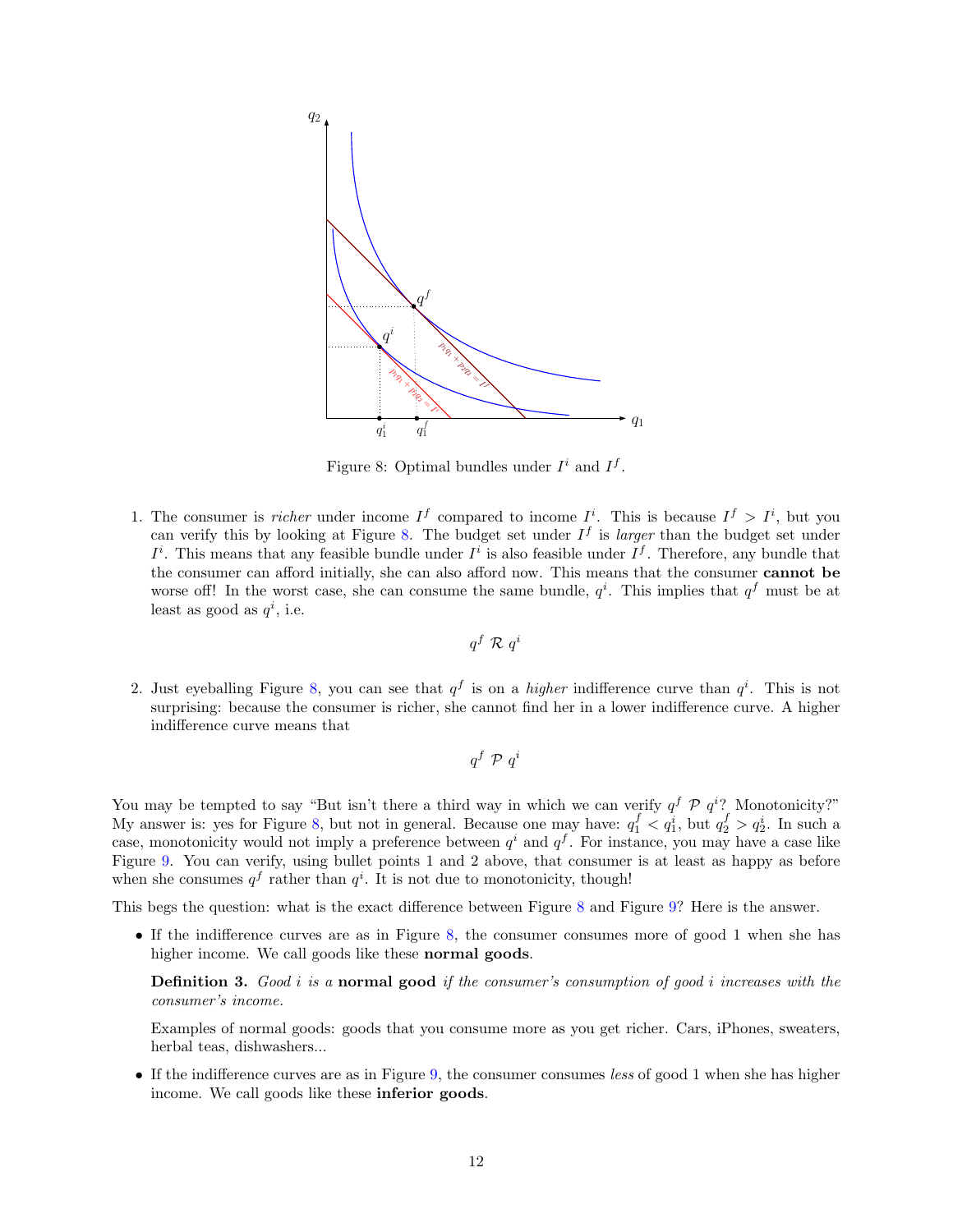

<span id="page-12-1"></span>Figure 9: Optimal bundles under  $I^i$  and  $I^f$ , when good 1 is an inferior good.

**Definition 4.** Good i is an inferior good if the consumer's consumption of good i decreases with the consumer's income.

Examples of inferior goods: goods that you consume less as you get richer. Public transportation, rice, bulgur, instant noodle, instant coffee...

This classification of goods into two categories will be useful later.

You may have two questions at this point.

- 1. What if  $I^f I^i$  Just switch the labels of  $I^i$  and  $I^f$ . The budget line shifts inwards, and the consumer becomes worse off. If good 1 is a normal good, the consumer's consumption of good 1 decreases as the income decreases. If good 1 is an inferior good, the consumer's consumption of good 1 increases as the income decreases.
- 2. What if good 2 is an inferior good? Once again, just switch the labels of goods. If good 2 is a normal good, the consumer's consumption of good 2 increases as the income increases. If good 2 is an inferior good, the consumer's consumption of good 2 decreases as the income increases.

Below, I summarize what we have discussed so far. The relationship between the consumption of good i under optimal bundle  $(q_i^*)$  and income I is as follows.



## <span id="page-12-0"></span>4.2 What If the Price of a Good Changes?

Now, let's move on to a slightly more complicated case. Consider an increase in the price of good 1 (i.e.,  $p_1$ ) goes up.) Notation:

- Fix the income at I and the price of good 2 at  $p_2$ .
- Initial price of good 1:  $p_1^i$ .
- Optimal bundle under initial price of good 1:  $q^i = (q_1^i, q_2^i)$ .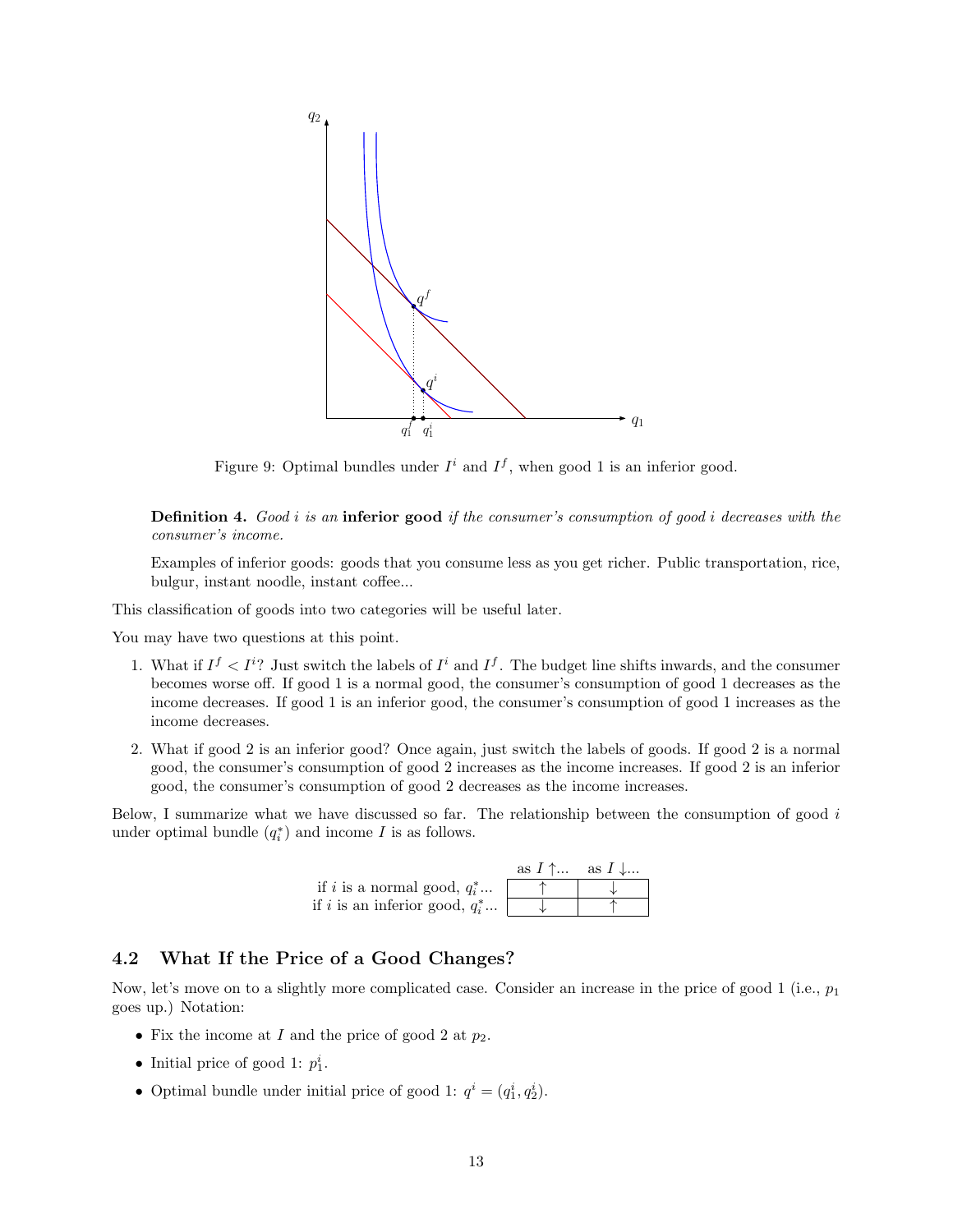- Final price of good 1:  $p_1^f$ .
- Optimal bundle under final price of good 2:  $q^f = (q_1^f, q_2^f)$ .

We can conduct a graphical analysis. If  $p_1^f > p_1^i$ , it may look like Figure [10.](#page-13-0) The red line is the budget line under  $p_1^i$ . The dark red line is the budget line under  $p_1^f$ . Note that the two budget lines are **not** parallel. The slope of the red line is  $-\frac{p_1^i}{p_2}$ , and the slope of the dark red line is  $-\frac{p_1^f}{p_2}$ . The budget set under the final price is smaller than the budget set under the initial price, because  $p_1^f > p_1^i$ .



<span id="page-13-0"></span>Figure 10: Optimal bundles under prices  $p_1^i$  and  $p_1^f$ .

Now, my claim is that the consumer is at most as happy as before when she consumes  $q<sup>f</sup>$  rather than  $q<sup>i</sup>$ . There are two ways in which you can verify this.

- 1. The consumer is *effectively poorer* under price  $p_1^f$  compared to price  $p_1^i$ . You can verify this by looking at Figure [10.](#page-13-0) The budget set under  $p_1^f$  is *smaller* than the budget set under  $p_1^i$ . This means that some feasible bundles under  $p_1^i$  are not feasible under  $p_1^f$  any more. The *purchasing power* of the consumer has decreased, even though she has the same income as before!
- 2. Just eyeballing Figure [8,](#page-11-0) you can see that  $q^f$  is on a *lower* indifference curve than  $q^i$ . This is because the consumer is effectively poorer.

What I am trying to say is: there is an **income effect** hidden in this graph. In Figure [10,](#page-13-0) the consumer reduces her consumption of good 1 from  $q_i^i$  to  $q_i^f$  due to two reasons.

- 1. Due to the income effect, the consumer is poorer. If good 1 is a normal good, the consumer reduces her consumption of good 1.
- 2. The relative price of good 1 in terms of good 2 is higher! Even if the consumer was not effectively poorer, she would choose to consume less of good 1 and more of good 2. Why?

Mathematically: Good 2 is now relatively cheaper, so that the consumer can reduce her consumption of good 1 a little bit and consume a lot of good 2 instead. Recall that the optimal bundle requires marginal rate of substitution of good 2 for good 1 to be equal to the price ratio. If price ratio is higher, the marginal rate of substitution is higher. But if the preferences satisfy diminishing marginal rate of substitution, this is achieved only when the quantity of good 1 is lower and the quantity of good 2 is higher.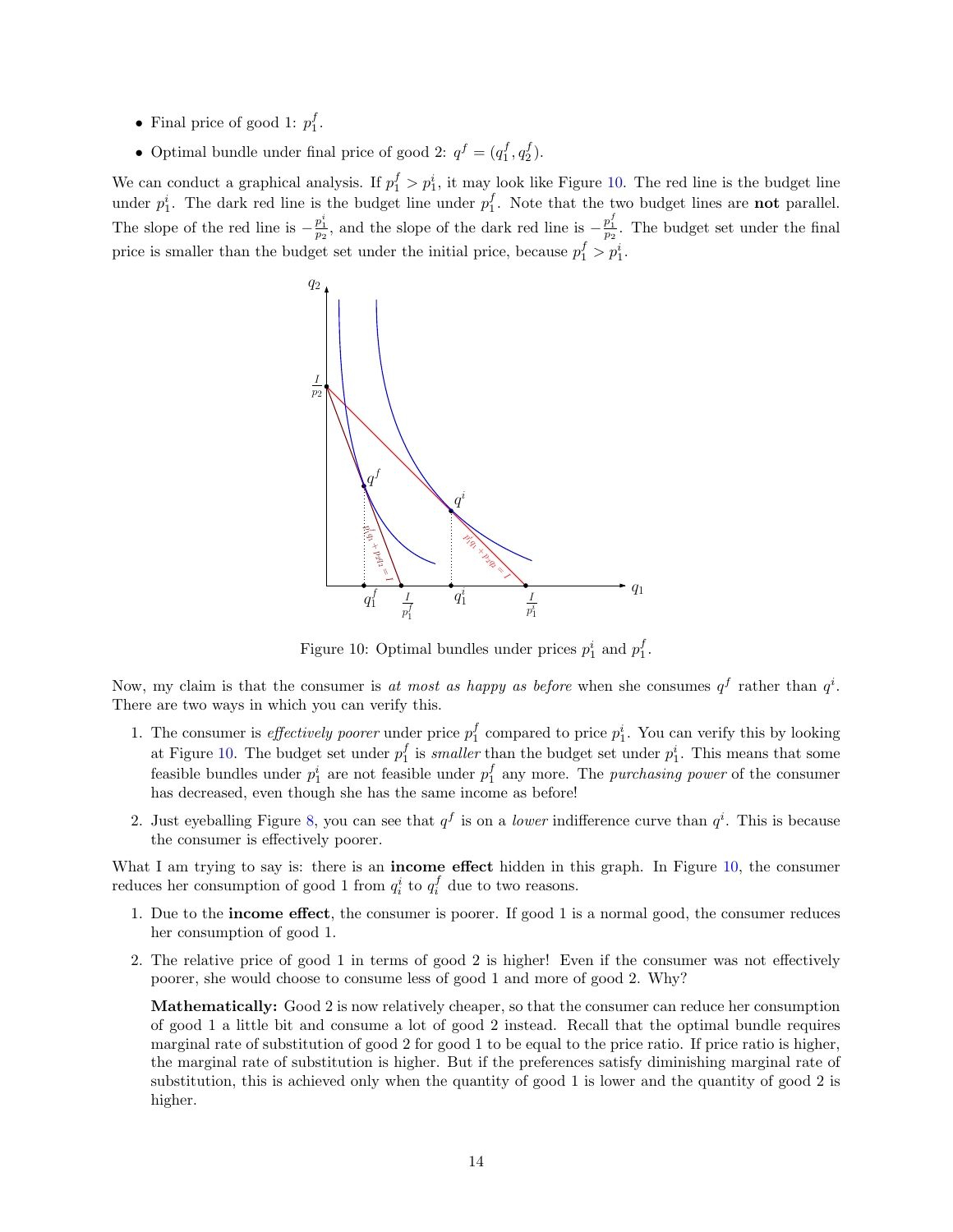Economically: The trade-off between good 1 and good 2 has changed. Now, in order to consume the same amount of good 1, the consumer needs to give up more of good 2. That is, the **cost** of good 1 in terms of good 2 is higher. Because of this, the consumer is less willing to consume good 1.

In any case, the consumer would *substitute* some of good 1 with good 2. This would happen even if the consumer was not effectively poorer. The consumer just finds it optimal to reduce her consumption of good 1 and increase her consumption of good 2. This is called the substitution effect.

So, in Figure [10,](#page-13-0)  $q_1^f$   $\langle q_1^i$  due to two effects. We want to decompose these two effects: how much is the reduction in quantity of good 1 due to the consumer being poorer, and how much of it is due to good 1 being more expensive relative to good 2?

Recall what I said just above: the substitution effect would work towards the reduction in the quantity of good 1 "even if the consumer was not effectively poorer". This is the key: how can we think of a consumer who is not effectively poorer when the price of good 1 changes? The idea is: we will, hypothetically, compensate the consumer for the price change. That is, we will imagine we increase the consumer's income up to the point where, under the new prices, she is exactly as happy as she was before under the old prices.

More formally, we will find a level of income  $I^c$  such that the following holds. Suppose, under the prices  $p_1^f$ and  $p_2$ , if the consumer's income was  $I^c$ , her optimal bundle would be  $q^c = (q_1^c, q_2^c)$ . We want this optimal bundle to satisfy:

 $q^c \mathrel{\mathcal{I}} q^i$ 

This construction makes sure that the consumer is exactly as happy as before, even though she is consuming a different bundle. After all, she is indifferent! This means that she is compensated for the increase in the price of good 1.

We will call  $I^c$  the **compensated income**, and  $q^c$  the **compensated demand**. The naming choice should be obvious by now.

Graphically, what we are doing is shifting the dark red line in Figure [10](#page-13-0) until it is tangent to the indifference curve that contains  $q^i$ . The tangency point is  $q^c$ .



<span id="page-14-0"></span>Figure 11: Compensated demand for good 1  $(q_1^c)$  and compensated income  $I^c$ .

In Figure [11,](#page-14-0) the orange line is the budget line under compensated income  $I<sup>c</sup>$ . If the consumer's income was  $I<sup>c</sup>$  instead of I, she would consume  $q<sup>c</sup>$  and be exactly as happy as if she was consuming  $q<sup>i</sup>$ . Therefore,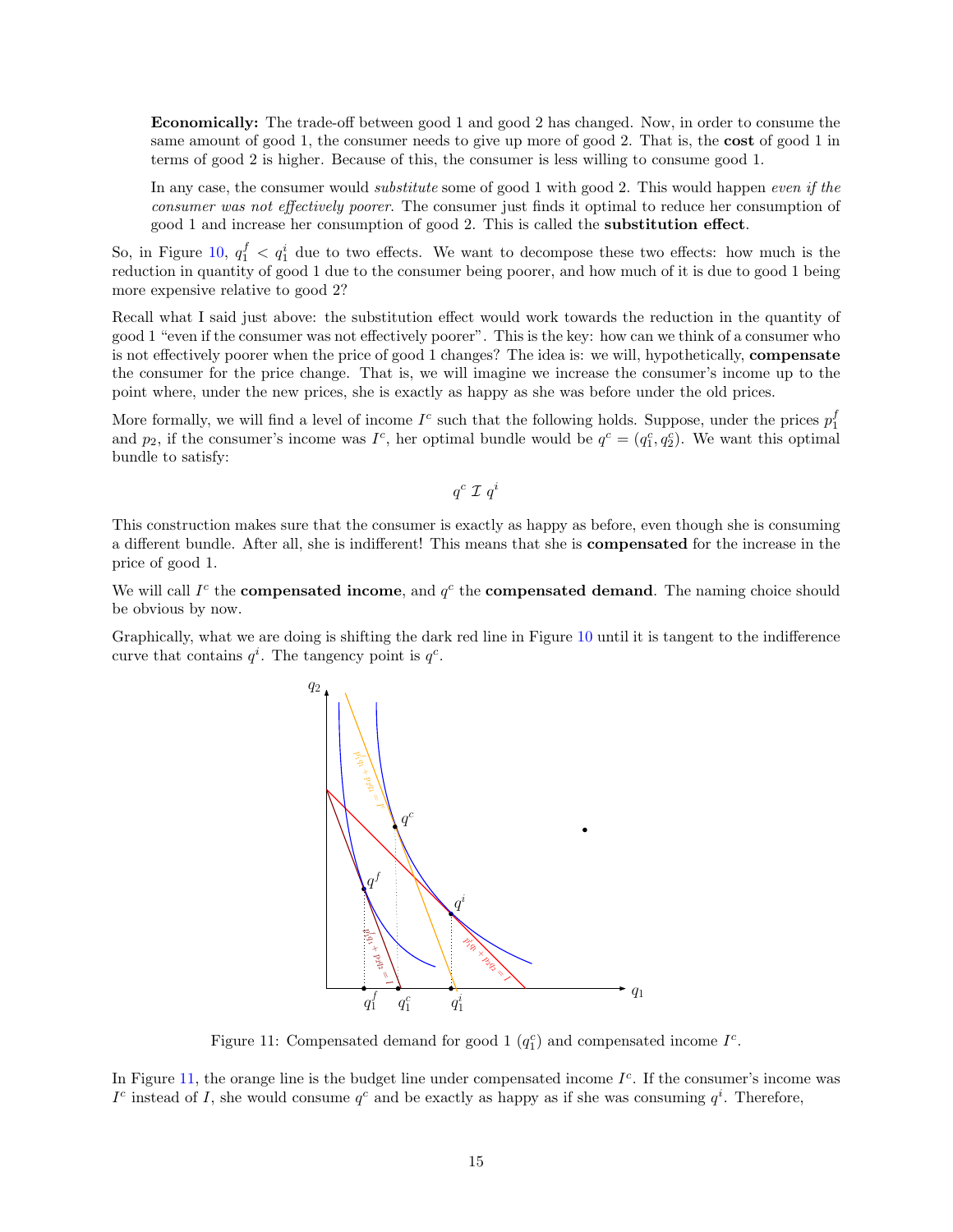- The move from  $q^i$  to  $q^c$  is due to the change in relative prices. It isolates the consumer's unhappiness due to being effectively poorer! She is as happy as before, she is just finding it optimal to consume less of good 1 and more of good 2 because good 1 is relatively more expensive.
- The move from  $q^c$  to  $q^f$  is due to the consumer being poorer. There is no effect of relative price, the consumer just changes her consumption because she is poorer.

Now, the move  $q^c \to q^f$  should be familiar to you: this is the **income effect**. The comparison of  $q_1^c$  and  $q_1^f$ is the same as before. If good 1 is a normal good,  $q_1^f < q_1^c$ . If good 1 is an inferior good,  $q_1^f > q_1^c$ .

But what about the relationship between  $q_1^i$  and  $q_1^c$ ? That is, what is the direction of **substitution effect**? My claim is that, as long as diminishing marginal rate of substitution is satisfied, we must have  $q_i^c < q_1^i$ . Why?

- Intuitively, the move from  $q_1^i$  captures the effect of good 1 being relatively more expensive in terms of good 2. When something is more expensive, you consume less of it!
- Mathematically,  $q^i$  in Figure [11](#page-14-0) satisfies:

$$
MRS_{2,1}(q^{i}) = \frac{p_{1}^{i}}{p_{2}}
$$

and, by construction,  $q^c$  satisfies:

$$
MRS_{2,1}(q^c) = \frac{p_1^f}{p_2}
$$

But since  $p_1^f > p_1^i$ ,  $\frac{p_1^f}{p_2} > \frac{p_1^i}{p_2}$ . Therefore,

$$
MRS_{2,1}(q^c) > MRS_{2,1}(q^i)
$$

But recall that  $q^c$  and  $q^i$  are on the same indifference curve by construction! Since the preferences satisfy diminishing MRS,  $MRS_{2,1}(q^c) > MRS_{2,1}(q^i)$  is satisfied only when  $q^c$  is to the northwest of  $q^i$ . Then, we must have  $q_1^c < q_1^i$ .

This is what I am saying: as long as the diminishing marginal rate of substitution is satisfied, for any good i:

the substitution effect is such that 
$$
q_i^*
$$
...  $\overline{\qquad \qquad }$   $\overline{\qquad \qquad }$   $\overline{\qquad \qquad }$   $\overline{\qquad \qquad }$   $\overline{\qquad \qquad }$   $\overline{\qquad \qquad }$   $\overline{\qquad \qquad }$   $\overline{\qquad \qquad }$ 

But recall that the total effect is a combination of substitution effect and income effect. For a normal good, let's put them together.

|                                      | as $p_1$ $\uparrow$ |                                                                     |  |  |
|--------------------------------------|---------------------|---------------------------------------------------------------------|--|--|
|                                      |                     | substitution effect   income effect $(I \downarrow)$   total effect |  |  |
| if i is a normal good, $q_i^* \dots$ |                     |                                                                     |  |  |

Both effects work in the same direction! The total effect is a decrease in the quantity of good 1 consumed. Graphically, this looks like Figure [11.](#page-14-0) In Figure [12](#page-16-0) below, I demonstrate the two effects. Recall that  $q_1^i \to q_1^c$ is the substitution effect, and  $q_1^c \to q_1^f$  is the income effect. As long as diminishing MRS is satisfied,  $q_1^c < q_1^i$ . As long as good 1 is a normal good,  $q_1^f < q_1^c$ .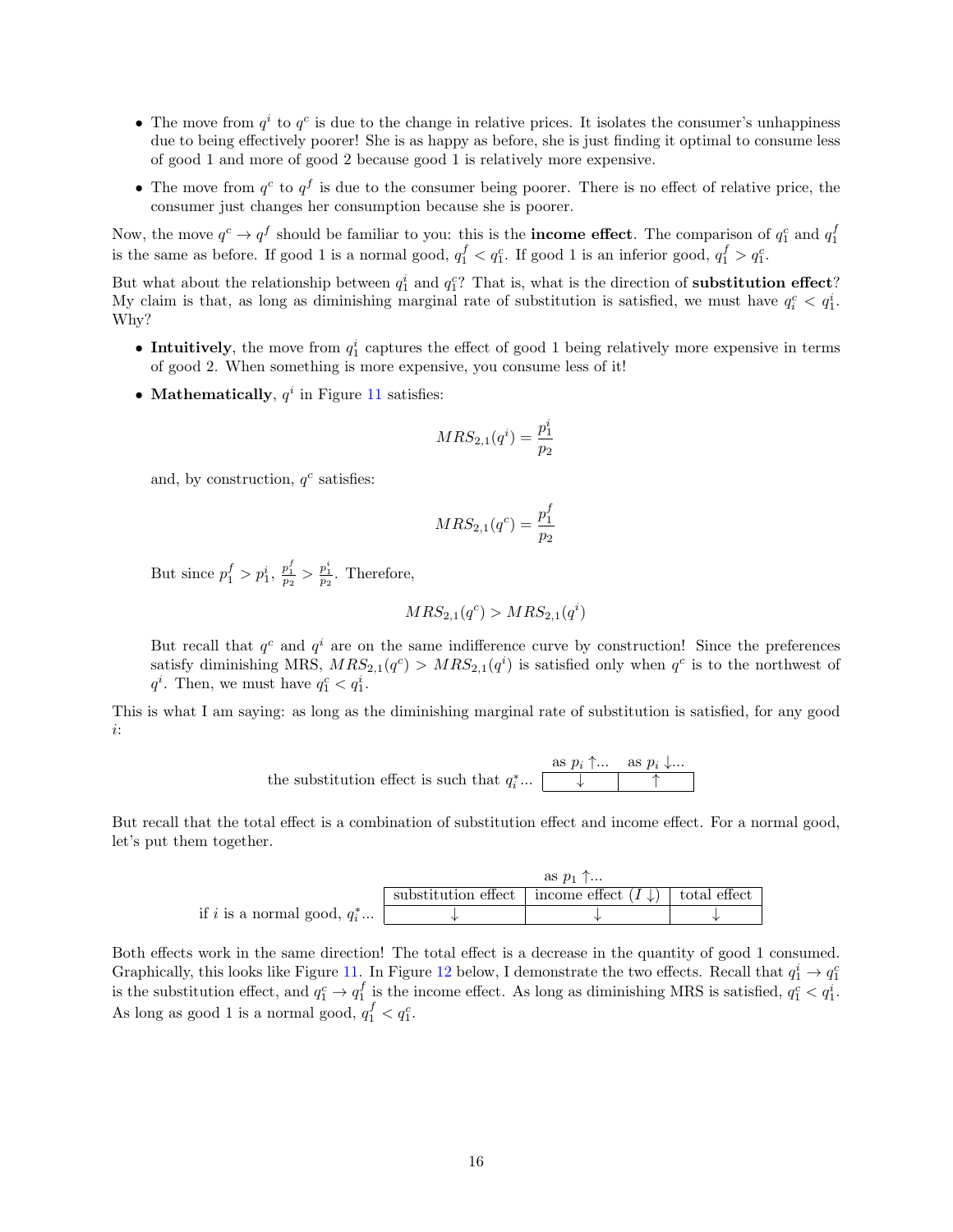

<span id="page-16-0"></span>Figure 12: Effect of an increase in the price of good 1, when good 1 is a normal good.

What is good 1 is still a normal good, but it price decreases? You can just imitate the same analysis. All the effects will be reversed.

|                         | as $p_1$ |                                                                   |  |  |
|-------------------------|----------|-------------------------------------------------------------------|--|--|
|                         |          | substitution effect   income effect $(I \uparrow)$   total effect |  |  |
| if $i$ is a normal good |          |                                                                   |  |  |

See Figure [13](#page-17-0) below.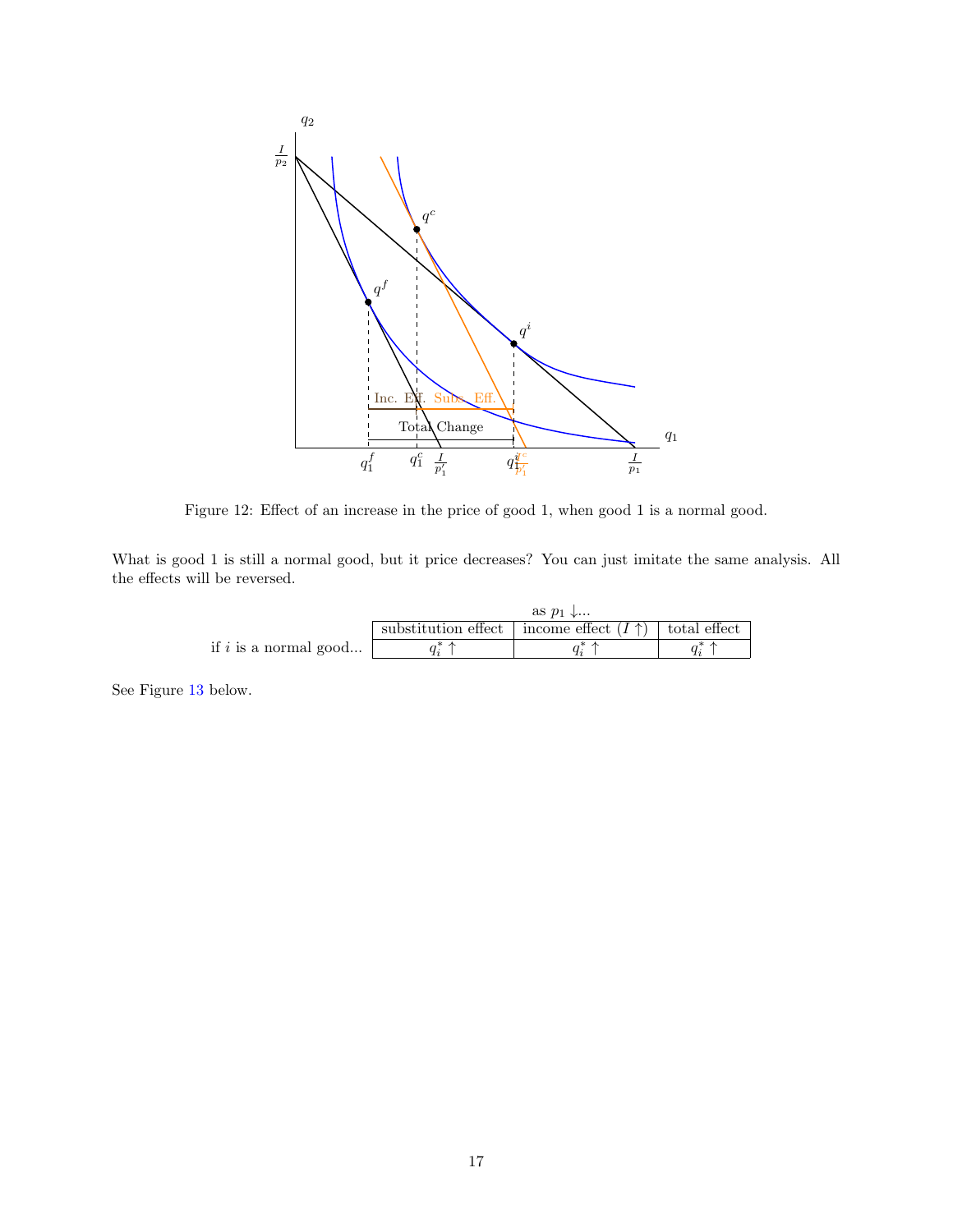

<span id="page-17-0"></span>Figure 13: Effect of a decrease in the price of good 1, when good 1 is a normal good.

The next question is: what if good 1 is an inferior good and the price of good 1 increases? The substitution effect would still work in the direction of reducing the consumption of good 1. But now, income effect pulls in the opposite direction.

|                                   | as $p_1$ $\uparrow$ |                                                                     |  |
|-----------------------------------|---------------------|---------------------------------------------------------------------|--|
|                                   |                     | substitution effect   income effect $(I \downarrow)$   total effect |  |
| if i is an inferior good, $q_i^*$ |                     |                                                                     |  |

Hm, this looks like a tricky case. If the income effect dominates, the consumer consumes more of good 1 when it is more expensive! What is happening? The consumer is so poor as a result of the price change that she moves away from higher quality consumption options and starts consuming good 1 even more.

We economists call such good Giffen goods, named after Robert Giffen. In a letter written to his friend Alfred Marshall, Giffen suggested the following phenomenon: in the late 19th century, as the price of bread increased, very poor individuals in Britain consumed more bread! Here is a quote from Wikipedia:

As Mr. Giffen has pointed out, a rise in the price of bread makes so large a drain on the resources of the poorer labouring families [...] that they are forced to curtail their consumption of meat and the more expensive farinaceous foods: and, bread being still the cheapest food which they can get and will take, they consume more, and not less of it.

-Alfred Marshall, 1895

Formally,

**Definition 5.** Good i is a Giffen good if the consumer's consumption of good i increases as the price of good i increases.

Note that for a good to be a Giffen good, it has to be in inferior good: the income effect should pull towards an increase in the quantity consumed. But being an inferior good is not enough in itself! The good has to be so inferior that the income effect must dominate the substitution effect! Graphically, it looks like Figure [14.](#page-18-0)

I would claim that having a Giffen good is a mathematical possibility, but economically it is so unlikely that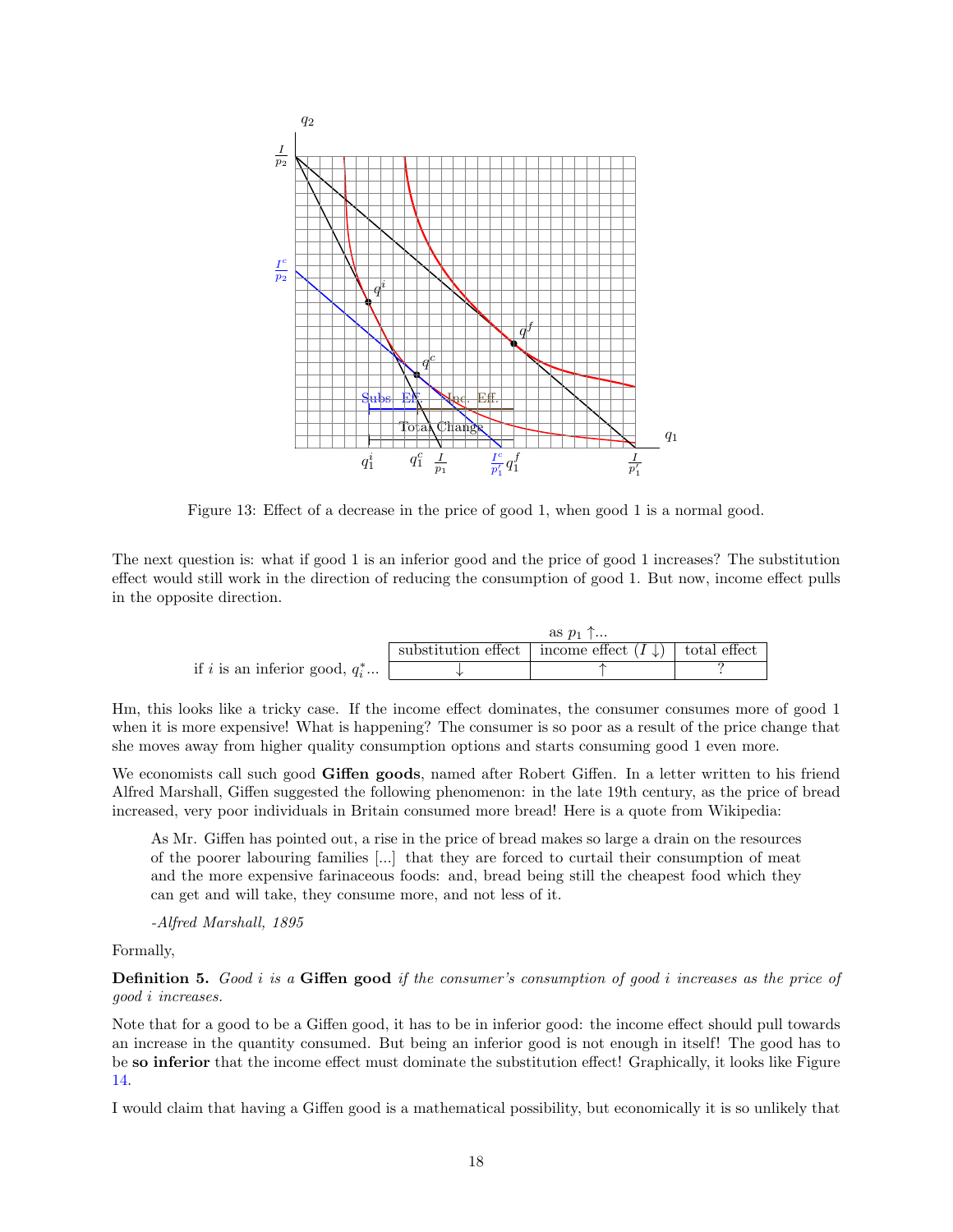

<span id="page-18-0"></span>Figure 14: Effect of an increase in the price of good 1, when good 1 is a Giffen good.

we can just assume it away. A good such that as it becomes more expensive, you buy more of it! I don't find this possibility very compelling. Giffen's observation about the bread in late 19th century Britain is controversial: we are not sure it empirically holds. Some claim that potatoes during the great Irish famine may be considered a Giffen good. Well, maybe, but even if that's true, that is a very particular time and location in history. There is a 2008 paper your textbook discusses, which I will post to Moodle. It argues that in very poor parts of China, rice is a Giffen good. This paper is basically the only empirical evidence we know about the existence of a Giffen good. But in virtually any economic scenario we consider, the likelihood of having a Giffen good is so small that we can just discard that possibility. From now on, we will assume that a good is not a Giffen good. It may still be an inferior good, but even then we will assume that the income effect does not dominate the substitution effect. Those goods are sometimes called ordinary goods.

**Definition 6.** Good i is an **ordinary good** if the consumer's consumption of good i decreases as the price of good i increases.

From now on, let's agree that a good is not a Giffen good.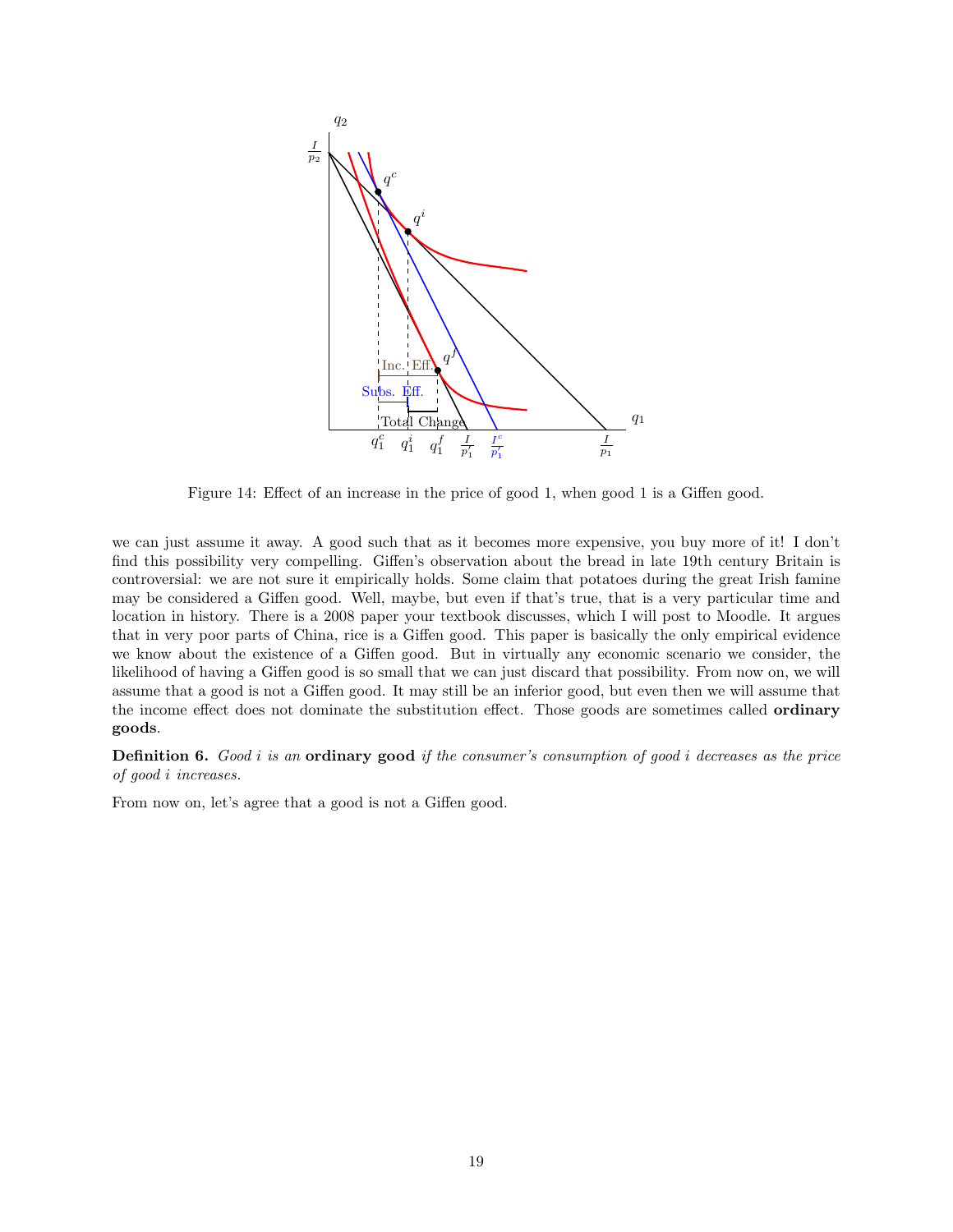

Figure 15: Effect of an increase in the price of good 1, when good 1 is an inferior but not a Giffen good.

# Appendix

## <span id="page-19-0"></span>A Proofs

*Proof of Claim [1.](#page-7-1)* Suppose, towards a contradiction, that  $p_1q_1^* + p_2q_2^* \neq I$ . There are two possibilities.

- If  $p_1q_1^* + p_2q_2^* > I$ ,  $q^*$  would not be feasible. This would contradict feasibility of  $q^*$ .
- If  $p_1q_1^* + p_2q_2^* < I$ , the consumer can afford another bundle  $q' = (q_1^* + \Delta_1, q_2^* + \Delta_2)$ , i.e. q' is feasible. Because the preference relation is monotonic, this is preferred to  $q^*$ , i.e.  $q' \mathcal{P} q^*$ . This contradicts the optimality of  $q^*$ .

Since both cases lead to a contradiction, the proof follows.

$$
\Box
$$

Proof of Claim [2.](#page-7-2) Assume that  $q_1^* > 0$ . Let  $\Delta q_1$  be a "small" positive quantity such that  $q_1^* - \Delta q_1 \geq 0$ . (Since  $q_1^*$  is positive, there is such a positive quantity).

The consumer is considering the bundle  $q^*$ . If she consumes  $\Delta q_1$  units less of good 1 (i.e., consumes  $q_1^* - \Delta q_1$ units of good 1 rather than  $q_1^*$  units of it), then the consumer would require (approximately)  $\text{MRS}_{2,1}(q^*)\Delta q_1$ units of good 2 to substitute for good 1 (so that the she is indifferent between the final bundle and the initial bundle  $q^*$ ). But if the consumer buys  $\Delta q_1$  units less of good 1, she would have  $p_1\Delta q_1$  TL to spend on good 2. With this money she can buy  $(p_1\Delta q_1)/p_2$  units of good 2. If

<span id="page-19-1"></span>
$$
MRS_{2,1}(q^*)\Delta q_1 < \frac{p_1 \Delta q_1}{p_2} \tag{6}
$$

then the consumer would become better off by consuming  $\Delta q_1$  units less of good 1 and  $(p_1\Delta q_1)/p_2$  units more of good 2. That is, if [\(6\)](#page-19-1) holds, then the bundle

$$
(q_1^* - \Delta q_1, q^* + (p_1/p_2)\Delta q_1)
$$

is feasible and is preferred to the bundle  $q^*$ . But this contradicts with  $q^*$  being optimal. Thus, if  $q^*$  is optimal, then [\(6\)](#page-19-1) can not be true, which means that

$$
MRS_{2,1}(q^*)\Delta q_1 \ge \frac{p_1 \Delta q_1}{p_2}
$$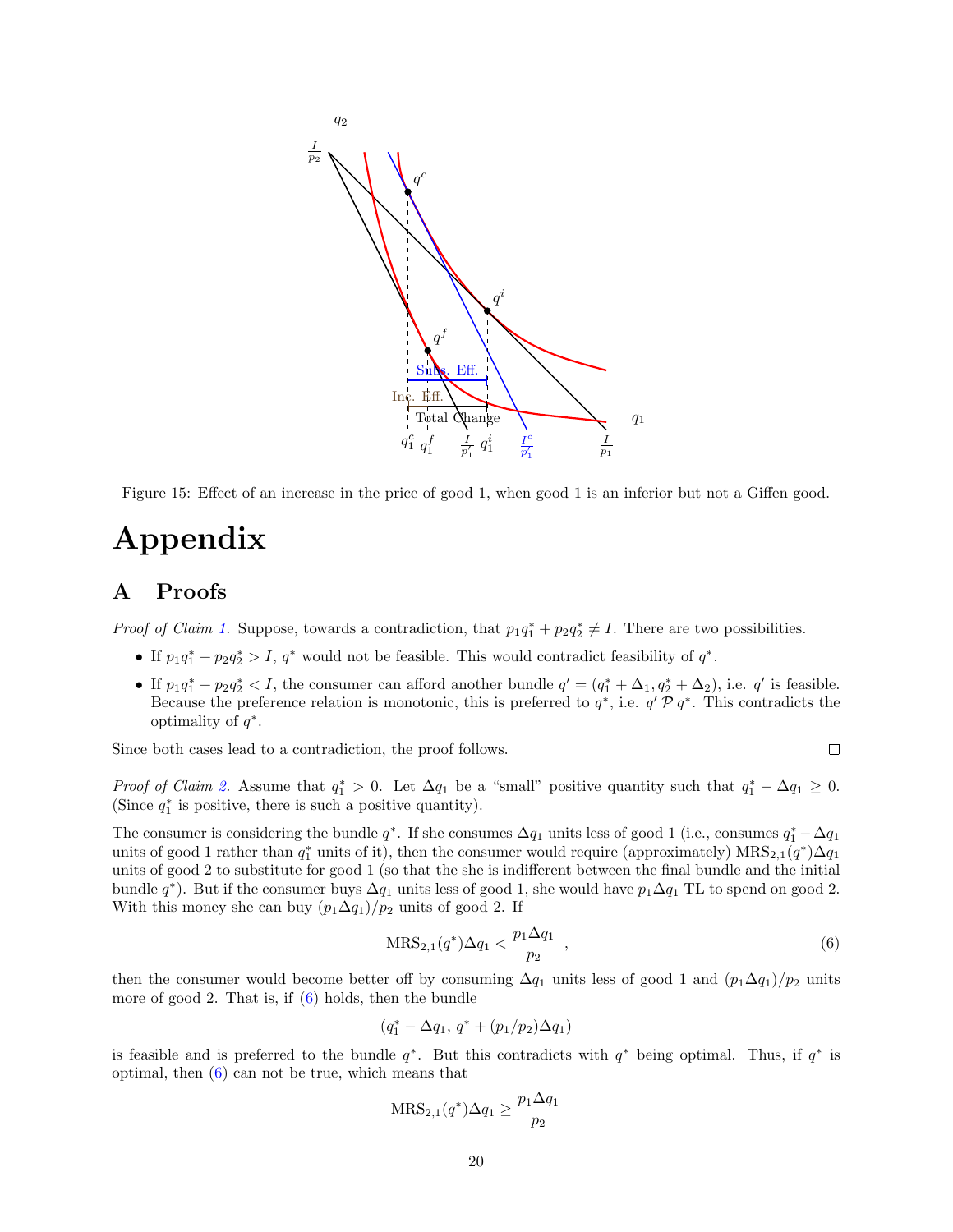must be true. Since  $\Delta q_1^*$  is positive, dividing both sides of the above inequality with  $q_1^*$  we obtain:

$$
MRS_{2,1}(q^*) \geq \frac{p_1}{p_2} .
$$

Proof of Claim [3](#page-9-0) is very similar to that of Claim [2,](#page-7-2) so I am leaving it as an exercise.

Proof of Theorem [1.](#page-9-2) The proof of first two bullet points follow from Claims [2](#page-7-2) and [3.](#page-9-0) For the last bullet point: If preference is smooth and  $q^*$  is an optimal bundle with  $q_1^* > 0$  and  $q_2^* > 0$ , then Claim [2,](#page-7-2) [\(3\)](#page-6-2), and Claim [3](#page-9-0) imply:

$$
\frac{p_1}{p_2} \ge \frac{1}{\text{MRS}_{1,2}(q^*)} = \text{MRS}_{2,1}(q^*) \ge \frac{p_1}{p_2}
$$

$$
\text{MRS}_{2,1}(q^*) = \frac{p_1}{p_2} .
$$

<span id="page-20-2"></span> $\Box$ 

# <span id="page-20-0"></span>B Optimal Bundle for Some Famous Preferences

(This appendix is meant to be supplementary. It will hopefully serve as a guideline for future exercises. Please take some personal time to go through these examples on your own.)

The preferences we consider throughout this appendix satisfy completeness, transitivity and monotonicity. We will keep assuming that there are two goods for the sake of visualization, but once again the ideas extend. We will keep the budget constraint the same across examples: a bundle  $q = (q_1, q_2)$  is feasible if and only if  $p_1q_1 + p_2q_2 \leq I.$ 

## <span id="page-20-1"></span>B.1 Perfect Substitutes

Suppose the consumer's preferences are such that: for any  $q = (q_1, q_2)$  and  $q' = (q'_1, q'_2)$ ,

$$
q \mathcal{R} q' \iff aq_1 + bq_2 \ge aq'_1 + bq'_2 \tag{7}
$$

where  $a > 0$  and  $b > 0$ .

Which in turn implies

How do indifference curves look like? Recall that the consumer is indifferent between any two bundles on an indifference curve. Therefore, if  $q$  and  $q'$  are on the same indifference curve,

 $q \mathrel{\mathcal{I}} q' \iff q \mathrel{\mathcal{R}} q'$  and  $q$ (by definition of indifference)  $\Leftrightarrow aq_1 + bq_2 \ge aq'_1 + bq'_2$  and  $aq'_1 + bq'_2$  $\text{(by the preferences in Equation (7))}$  $\text{(by the preferences in Equation (7))}$  $\text{(by the preferences in Equation (7))}$  $\Leftrightarrow aq_1 + bq_2 = aq'_1 + bq'_2$ 

What does it mean? Consider the line defined by the equation:

<span id="page-20-3"></span>
$$
aq_1 + bq_2 = c \tag{8}
$$

with some  $c \geq 0$ . The consumer is indifferent between any two bundles q and q' on this line, because

$$
aq_1 + bq_2 = c = aq'_1 + bq'_2
$$

Let's make sure that this is actually a line. Rearranging Equation  $(8)$ , we arrive at:

$$
q_2 = \frac{c}{b} - \frac{a}{b}q_1
$$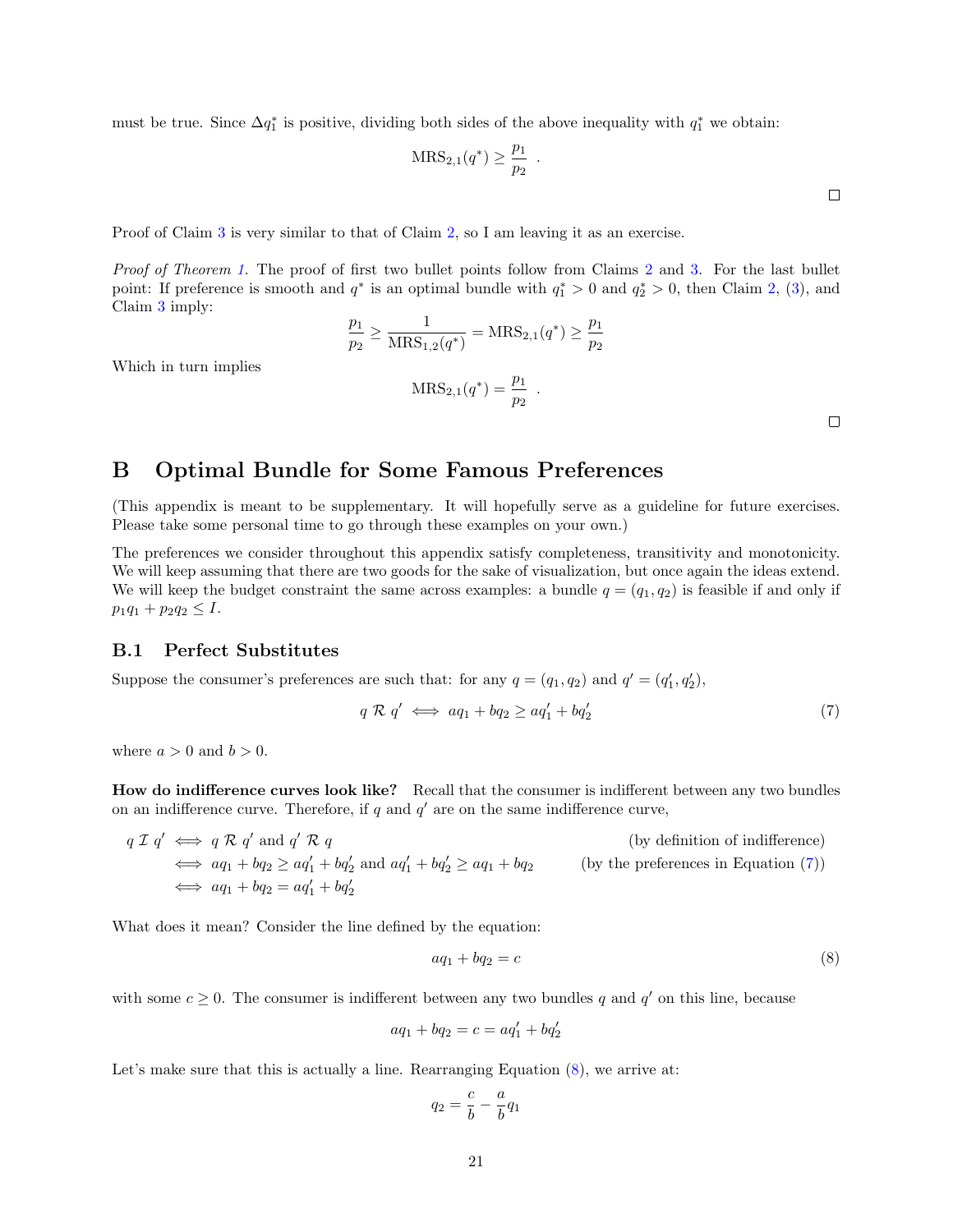which is, geometrically, the equation for a line with intercept  $\frac{c}{b}$  and slope  $-\frac{a}{b}$ .

So the indifference curves in this case are **parallel lines**, each with slope  $-\frac{a}{b}$ . A higher c means that the consumer is on a "higher" indifference curve, meaning that the consumer prefers the bundles on the indifference curves with higher  $c$  to the bundles on the indifference curves with lower  $c$ . You can verify this using two alternative methods.

1. Take two indifference curves

$$
aq_1 + bq_2 = c
$$
  

$$
aq_1 + bq_2 = c'
$$

with  $c' > c$ . Just drawing these indifference curves, you will see that the second indifference curve is higher than the first one (it is further away from the origin.)

Take a bundle  $q = (q_1, q_2)$  on the first indifference curve, and another bundle  $q' = (q'_1, q'_2)$  on the second indifference curve. By the equations defining the indifference curves, they following equalities must hold:

$$
aq_1 + bq_2 = c
$$
  

$$
aq'_1 + bq'_2 = c'
$$

But since  $c' > c$ ,  $aq'_1 + bq'_2 > aq_1 + bq_2$ . Then, by the preferences in Equation [\(7\)](#page-20-2),  $q' \mathcal{P} q$ .

2. Just pick two bundles  $q = (q_1, q_2)$  and  $q' = (q'_1, q'_2)$  where  $q'_1 > q_1$  and  $q'_2 > q_2$ . Draw the indifference curves that pass through q and  $q'$ , and you will see that the one that passes through  $q'$  is further away from the origin. By monotonicity,

 $q' \nvert \mathcal{P} \nvert q$ 

By the definition of an indifference curve, the consumer is indifferent between q and any bundle  $q''$  on the indifference curve passing through  $q$ .

 $q''\mathrel{\mathcal{I}} q$ 

Similarly, the consumer is indifferent between  $q'$  and any bundle  $q'''$  on the indifference curve passing through  $q'$ .

$$
q''' \mathrel{\mathcal{I}} q'
$$

By transitivity,

$$
q''' \mathcal{I} q' \mathcal{P} q \mathcal{I} q'' \implies q''' \mathcal{P} q''
$$

Fine, but what do they mean? The interesting thing about lines is that their slopes are constant. Since the (absolute value of the) slope of the indifference curve is the marginal rate of substitution, it means that the marginal rate of substitution is constant.

$$
MRS_{2,1}(q) = \frac{a}{b} \quad \text{for all } q
$$

Recall that  $MRS_{2,1}(q)$  is a measure of how much the consumer values good 1 in terms of good 2 when she is endowed with bundle q. When  $MRS_{2,1}(q)$  is constant, this means that the relative value of good 1 does not depend on the bundle q. No matter how many units of good 1 and good 2 the consumer considers, the relative value is the same. You can always take away b units of good 1 from the consumer, compensate the consumer by giving  $a$  extra units of good 2, and leave the consumer indifferent. That is, no matter what the consumer is endowed with,  $a$  units of good 2 can always **perfectly substitute**  $b$  units of good 1. That's why good 1 and good 2 are perfect substitutes.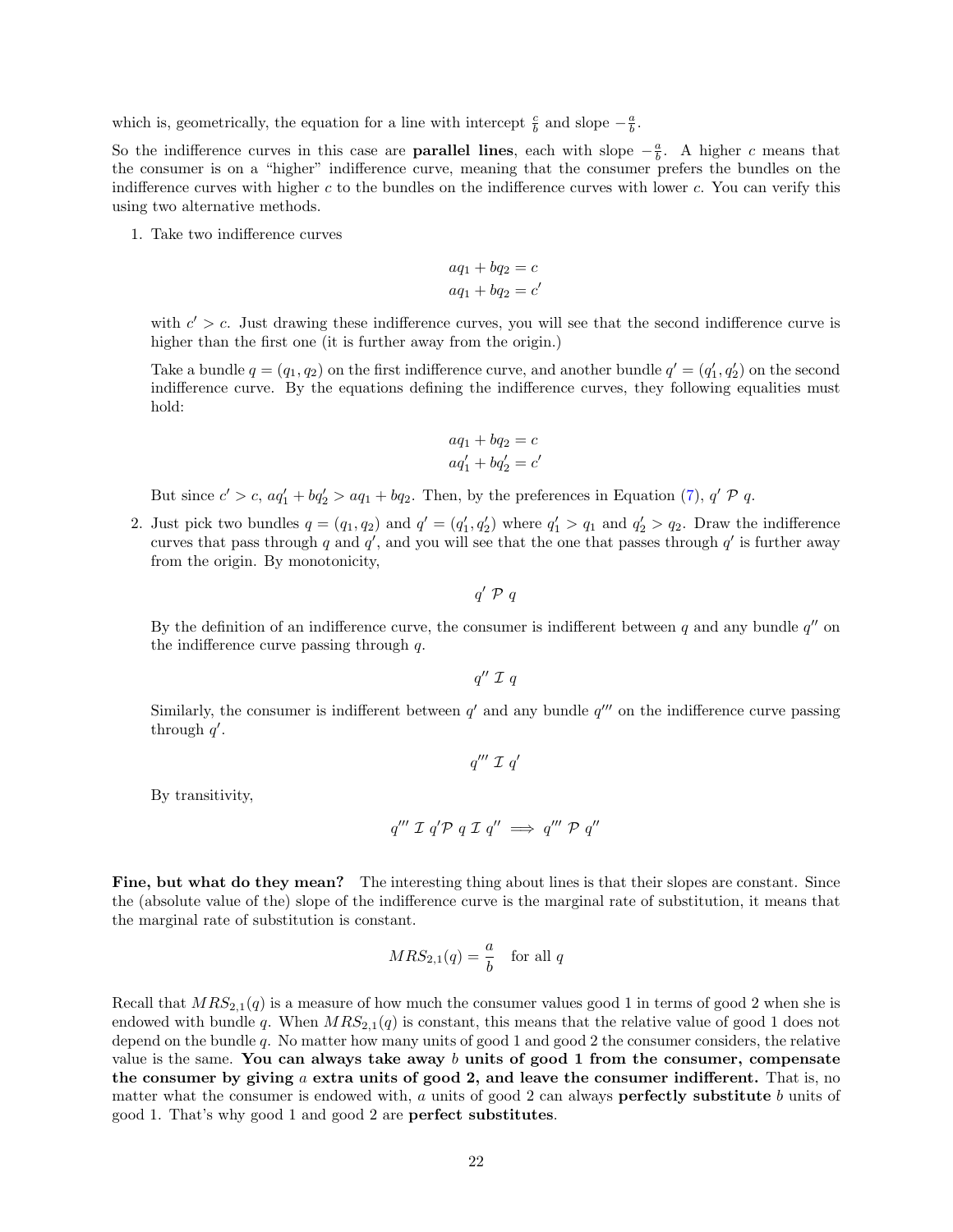

Figure 16: Indifference curves for preferences given in Equation [\(7\)](#page-20-2).

Examples? We typically consider the goods that are very similar in quality to be perfect substitutes. Take Coca Cola and Pepsi, for instance. You may like Coca Cola more than Pepsi, which is fine. In that the, the marginal rate of substitution of Pepsi for Coca Cola will be higher than one. What matters is that if you are willing to substitute one Coca Cola for one Pepsi when you have 10 Pepsis and 0 Coca Colas, then you should be willing to substitute one Coca Cola for one Pepsi when you have 9 Pepsis and 1 Coca Cola. So and so on.

Is the diminishing marginal rate of substitution satisfied? No. The marginal rate of substitution is constant.

Are the preferences smooth? Yes. The indifference curves do not have any kinks. Therefore,  $MRS_{1,2}(q) = \frac{1}{MRS_{1,2}(q)} = \frac{1}{a/b} = \frac{b}{a}$  for all q.

What is the optimal bundle? Depends on  $\frac{a}{b}$  (marginal rate of substitution) and  $\frac{p_1}{p_2}$  (marginal rate of transformation.)

• To begin, suppose  $\frac{a}{b} < \frac{p_1}{p_2}$  and consider the optimal bundle  $q^* = (q_1^*, q_2^*)$ . That is, the indifference curves are flatter than the budget line. I claim that in this case, we must have  $q_1^* = 0$ . Why? Suppose not, i.e., suppose  $q_1^* > 0$ . But then, by Theorem [1,](#page-9-2) we must have  $MRS_{2,1}(q^*) \geq \frac{p_1}{p_2}$ . But recall that  $MRS_{2,1}(q^*) = \frac{a}{b} < \frac{p_1}{p_2}$ . This is a contradiction. Therefore, we cannot have  $q_1^* > 0$ . We conclude that  $q_1^* = 0$ , and the consumer spends all her income on  $q^*2$ . The optimal bundle is  $q^* = (0, \frac{I}{p_2})$ .

Intuitively, what is going on?  $\frac{a}{b}$  being low means that the consumer does not value good 1 much. Indeed, the relative price of good 1 in terms of good 2 is higher than the relative value of good 1 in terms of good 2. The consumer can always buy b units less of good 1. This will save the consumer  $bp_1$ . With these savings, the consumer can buy an extra  $\frac{bp_1}{p_2}$  units of good 2. Since  $\frac{p_1}{p_2} > \frac{a}{b}$ ,  $\frac{bp_1}{p_2} > a$ . Thus, the consumer can buy *more than a* units of good 2 with her savings. But remember that a units of good 2 would leave the consumer indifferent! Anything more than a units of good 2 would make the consumer strictly happier! As a result, the consumer keeps reducing her consumption of good 1 until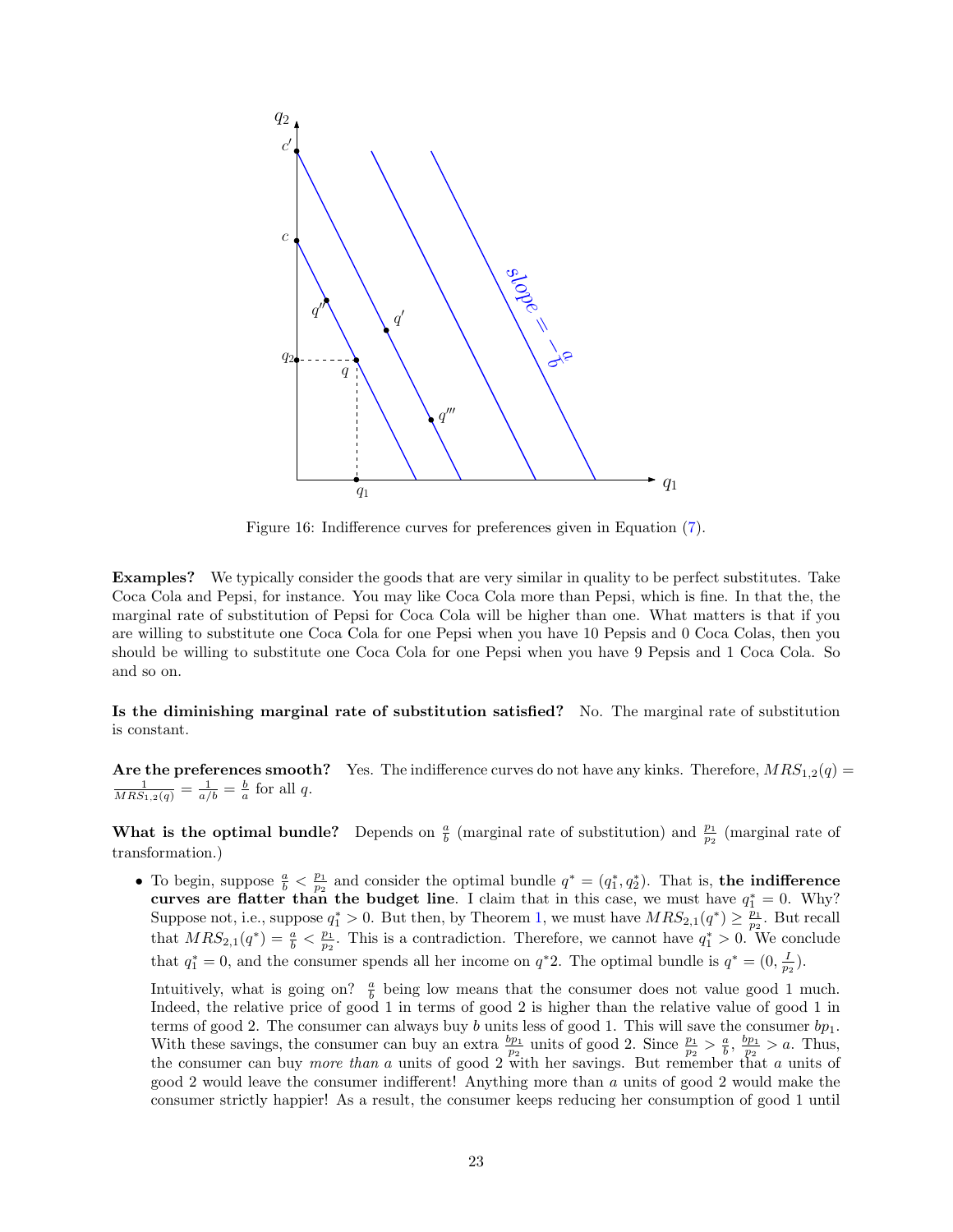she has no good 1 left in her bundle.

Geometrically, the following is going on:



Figure 17: Optimal bundle when  $\frac{a}{b} < \frac{p_1}{p_2}$ . The blue lines are indifference curves and the red line is the budget line.

It's just the consumer finding the "highest" indifference curve subject to the budget constraint.

- Next, suppose  $\frac{a}{b} > \frac{p_1}{p_2}$ , i.e. the indifference curves are steeper than the budget line. Consider the optimal bundle  $q^* = (q_1^*, q_2^*)$ . I claim that in this case, we must have  $q_2^* = 0$ . Why? Suppose not, i.e., suppose  $q_2^* > 0$ . But then, by Theorem [1,](#page-9-2) we must have  $MRS_{1,2}(q^*) \geq \frac{p_2}{p_1}$ . But recall that  $MRS_{1,2}(q^*) = \frac{b}{a} < \frac{p_2}{p_1}$ . This is a contradiction. Therefore, we cannot have  $q_2^* > 0$ . We conclude that  $q_2^* = 0$ , and the consumer spends all her income on  $q_1^*$ . The optimal bundle is  $q^* = (\frac{I}{p_1}, 0)$ .
- Finally, consider the case  $\frac{a}{b} = \frac{p_1}{p_2}$ . The indifference curves are parallel to the budget line! In this case, there are many optimal bundles. Indeed, any bundle on the budget line is optimal.

This is a somewhat knife-edge case (a consumer whose relative value exactly equals the relative price), but not impossible to find. For instance, suppose  $a = b$  and  $p_1 = p_2$ . This means the consumer is totally indifferent between the goods (take away good 1, give good 2 in equal amounts, doesn't matter), and also the price are equal. This corresponds to cases where the brand of the item does not matter, at all. I am thinking of something like bleach. Does the brand of the bleach matter at all? For many people, no. When I need to buy bleach, I would just go ahead and buy the cheapest one. If the two brands in the supermarket have the same price, I could buy either of them.

## <span id="page-23-0"></span>B.2 Quasi-linear Preferences

Suppose the consumer's preferences are such that: for any  $q = (q_1, q_2)$  and  $q' = (q'_1, q'_2)$ ,

<span id="page-23-1"></span>
$$
q \mathcal{R} q' \iff v(q_1) + q_2 \ge v(q'_1) + q'_2 \tag{9}
$$

where  $v(x)$  is an increasing and concave function. That is, its first derivative is positive and decreasing (it second derivative is negative). Think of  $v(x) = \log x$  or  $v(x) = x^{\alpha}$  for some  $\alpha \in (0, 1)$ .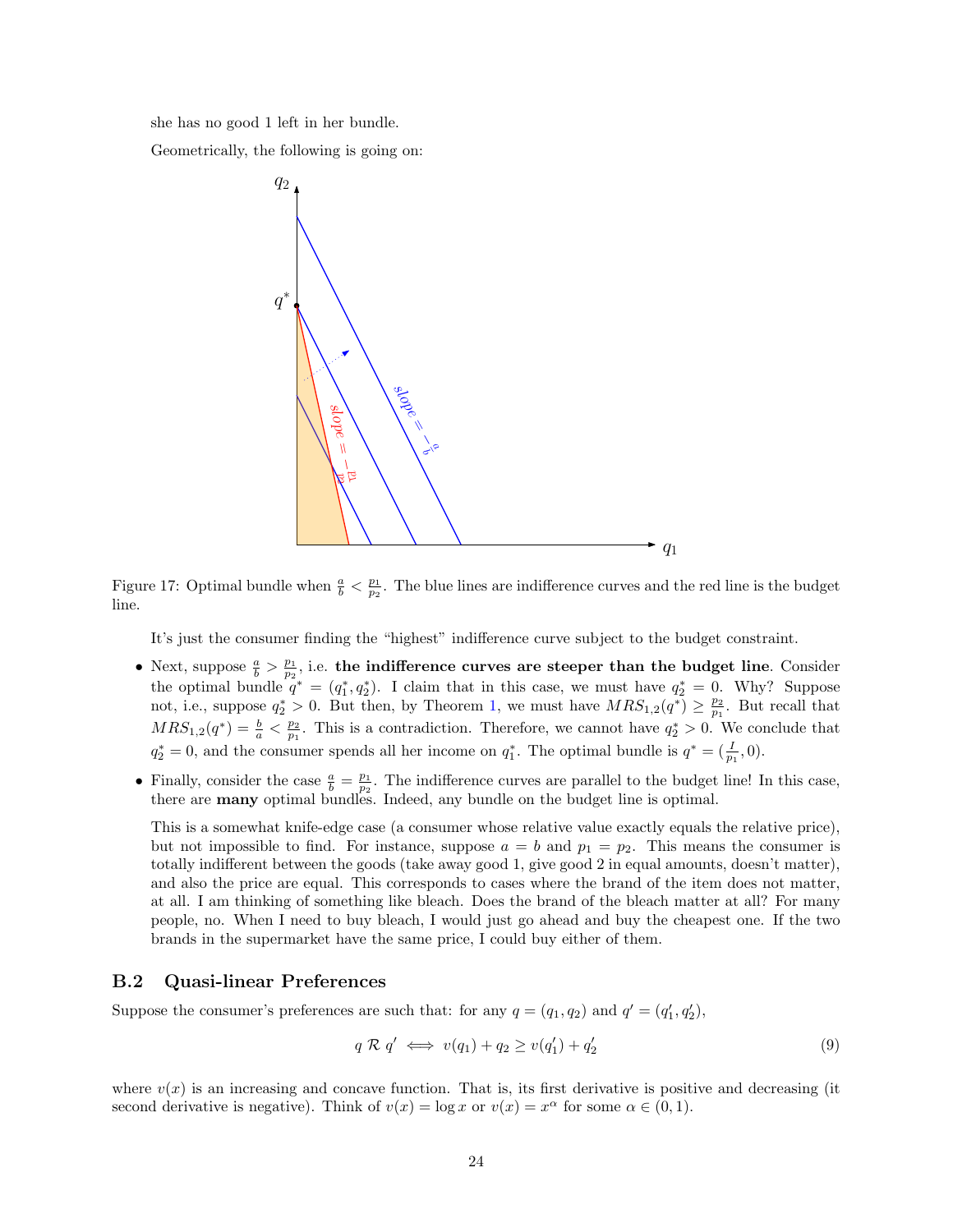

Figure 18: Optimal bundle when  $\frac{a}{b} > \frac{p_1}{p_2}$ . The blue lines are indifference curves and the red line is the budget line.

How do indifference curves look like? If q and  $q'$  are on the same indifference curve,

$$
q \mathcal{I} q' \iff q \mathcal{R} q' \text{ and } q' \mathcal{R} q
$$
 (by definition of indifference)  
\n
$$
\iff v(q_1) + q_2 \ge v(q'_1) + q'_2 \text{ and } v(q'_1) + q'_2 \ge v(q_1) + q_2
$$
 (by the preferences in Equation (9))  
\n
$$
\iff v(q_1) + q_2 = v(q'_1) + q'_2
$$

What does it mean? Consider the curve defined by the equation:

$$
v(q_1) + q_2 = c \tag{10}
$$

This is a typical indifference curve for quasi-linear preferences, where higher values of c correspond to "higher" indifference curves. You can rearrange this to get:

<span id="page-24-0"></span>
$$
q_2 = c - v(q_1) \tag{11}
$$

Since  $v(x)$  is increasing, this curve is downward-sloping. Since  $v(x)$  is concave, this curve is convex. For a higher c, we shift this curve upwards.

Fine, but what do they mean? As you can guess by its name, quasi-linear preferences are "kind of" like linear preferences. By "kind of", we mean preferences are linear with respect to one good (in this case, good 2) and not linear with respect to the other good (good 1).

The marginal value that the consumer assigns to good 1 is decreasing in the amount of good 1 the consumer has. It is, however, constant in the amount of good 2 that the consumer has. When the consumer is endowed with more of good 1, she starts liking it less – this is like a usual good we consider. When the consumer is endowed with more of good 2, her attitudes towards good 2 does not change – this is like "linear" preferences.

You can see this feature by checking the marginal rate of substitution. Just take the derivative of Equation [\(11\)](#page-24-0) and take its absolute value to find the slope of the indifference curve:

$$
MRS_{2,1}(q) = v'(q_1) \text{ for all } q = (q_1, q_2)
$$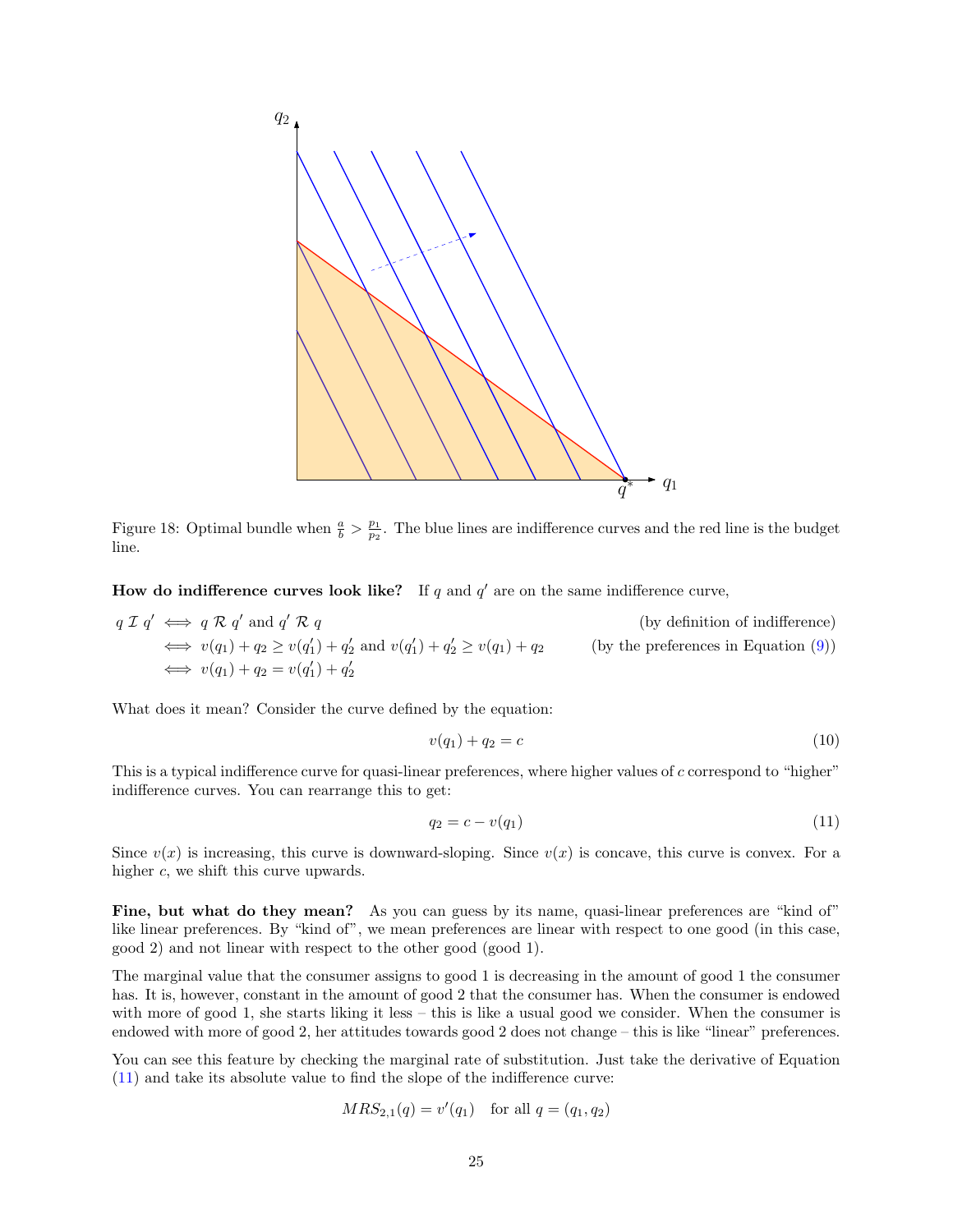

Figure 19: Optimal bundles when  $\frac{a}{b} = \frac{p_1}{p_2}$ .

As you see, this depends on  $q_1$  but **not** on  $q_2$ . As long as  $q_1$  remains the same, you can increase  $q_2$  and  $MRS_{2,1}(q)$  does not change. This means if you compare two indifference curves and keep  $q_1$  constant, their slopes are the same. Therefore, indifference curves are just shifted versions of each other in the  $y$ -axis.

Examples? Good 1 in this example is a standard consumption good, like apples. Good 2 in this example is a good so that the consumer's feelings towards it does not change no matter how much of it she has. Let me give a somewhat radical example. Consider good 2 as **money**. The price of good 2 is  $p_2 = 1$ . That is, you can spend 1 TL and buy one unit of good 2, which is again 1 TL. Of course, this is just a representation: we are not considering a consumer who spends money to buy money. Instead, we are thinking about a consumer with a certain budget who decides how many apples to buy  $(q_1)$  and how much money to keep in her pocket  $(q_2)$ . The crucial thing is that 1 TL is always 1 TL, no matter how much money you have. So it is reasonable to assume that consumers' feelings towards money does not depend on how much money they have already.<sup>[1](#page-25-0)</sup>

I just want to point out: our earlier discussions made it look like the consumer has to spend all her income when she goes shopping. Now you realize that this framework allows for more general outcomes. It is possible to introduce money saved as another good and conduct the analysis as usual.

Another example: let  $q_1$  denote the time spent on studying for the economics exam, and  $q_2$  denote the time spent on other activities (such as watching more episodes of Ask-i Memnu).  $v(q_1)$  is the expected grade on the economics exam when the student studies for  $q_1$  hours. The student has a very standard thing to do when she does not study (the satisfaction you derive from Ask-i Memnu neither goes up nor goes down as you watch more of it), so the value of the alternative activities does not change at all.

## Is the diminishing marginal rate of substitution satisfied? Yes. Recall that  $v'(q_1)$  is decreasing.

Are the preferences smooth? Yes, as long as  $v(x)$  is a smooth function (it does not have kinks).

<span id="page-25-0"></span><sup>&</sup>lt;sup>1</sup>This does not have to be universally correct: you can imagine people valuing the extra lira less if they have more money already. That is, the preferences towards money can also satisfy diminishing marginal value. But especially for cash-constrained consumers, having quasi-linear preferences with respect to money seems like a reasonable thing to do.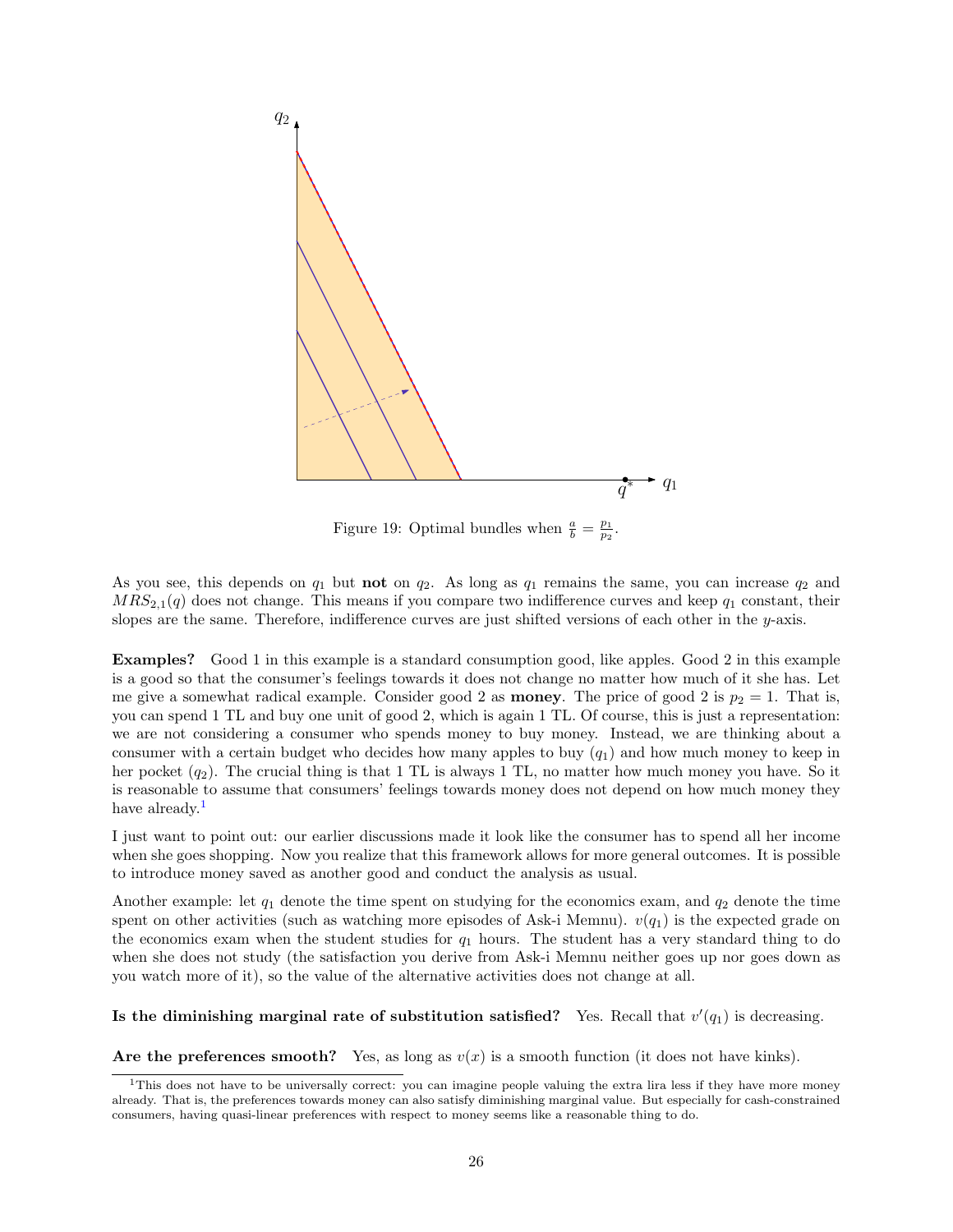

Figure 20: Indifference curves for preferences given in Equation [\(9\)](#page-23-1).

What is the optimal bundle? The bottom line is that: the consumer keeps buying good 1 until the point where her marginal rate of substitution is low enough, so she does not want to buy it any more. The question is: what is the marginal rate of substitution if she, hypothetically, has spent all her income on good 1? At this point, she has bought  $\frac{1}{p_1}$  units of good 1. If this much is enough so that  $MRS_{2,1}(q)$  is lower than  $\frac{p_1}{p_2}$ , that is more than enough. She should have stopped buying earlier and spend the remainin  $\frac{p_2}{p_1}$  at this bundle, she spends all her income on good 1. If she had even more income she would buy even more of good 1, but she is constrained, so she stops here.

Formally, the optimal bundle depends on  $v'(\frac{I}{p_1})$  (marginal rate of substitution) and  $\frac{p_1}{p_2}$  (marginal rate of transformation.)

• If  $v'(\frac{I}{p_1}) \leq \frac{p_1}{p_2}$ , the optimal bundle is  $q^* = (q_1^*, q_2^*)$  such that

$$
MRS_{2,1}(q^*)=\frac{p_1}{p_2}\implies v'(q_1^*)=\frac{p_1}{p_2}
$$

and  $q_2^* = \frac{I - p_1 q_1^*}{p_2}$  It's easier to see graphically; see Figure [21.](#page-27-0)

• If  $v'(\frac{I}{p_1}) > \frac{p_1}{p_2}$ , the optimal bundle is  $q^* = (\frac{I}{p_1}, 0)$ . See Figure [22.](#page-28-0)

## <span id="page-26-0"></span>B.3 Cobb-Douglas Preferences

The following preferences are "invented" by Charles Cobb and Paul Douglas in the first half of 20th century.[2](#page-26-1) Suppose the consumer's preferences are such that: for any  $q = (q_1, q_2)$  and  $q' = (q'_1, q'_2)$ ,

<span id="page-26-2"></span>
$$
q \mathcal{R} q' \iff (q_1)^{\alpha} (q_2)^{1-\alpha} \ge (q'_1)^{\alpha} (q'_2)^{1-\alpha} \tag{12}
$$

where  $\alpha \in [0, 1]$  is a parameter that measures the "weight" that the consumer attaches to good 1 in her preferences. If  $\alpha$  is higher, consumer has a higher inclination towards good 1.

<span id="page-26-1"></span> ${}^{2}$ Fun fact: Paul Douglas later went on to serve as a senator in the US for eighteen years! We, as economists, sometimes wish that he pushed for a legislation that requires every preference to be Cobb-Douglas. :)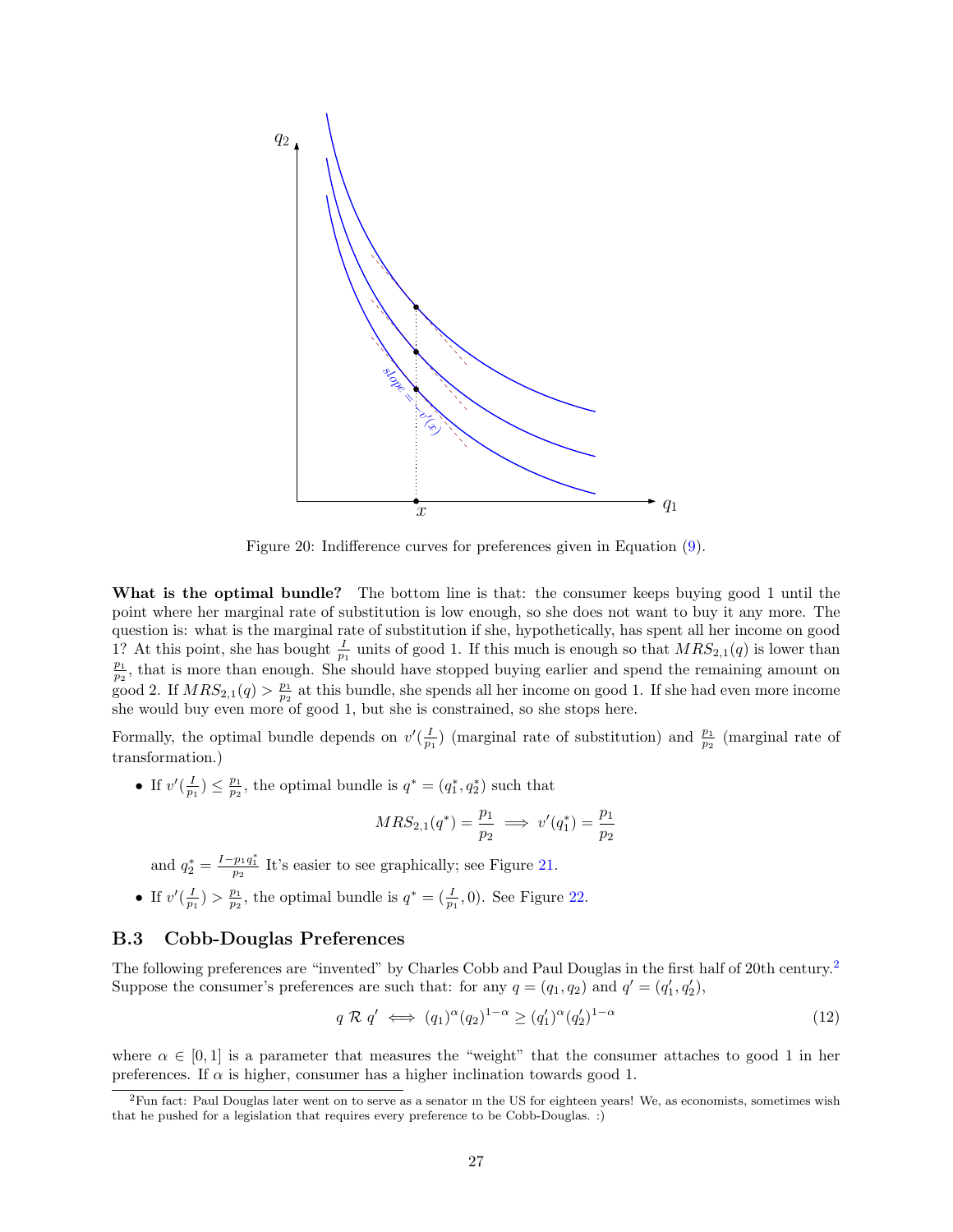

<span id="page-27-0"></span>Figure 21: Optimal bundle when  $v'(\frac{I}{p_1}) \leq \frac{p_1}{p_2}$ .

How do the indifference curves look like? You can just imitate the arguments in the previous examples to derive the equation for a typical indifference curve:

$$
(q_1)^{\alpha}(q_2)^{1-\alpha} = c \tag{13}
$$

Once again, higher values of  $c$  correspond to "higher" indifference curves. You can rearrange this to get:

<span id="page-27-1"></span>
$$
q_2 = (c)^{\frac{1}{1-\alpha}} (q_1)^{\frac{-\alpha}{1-\alpha}}
$$
\n
$$
(14)
$$

You can check that this is downward-sloping.

Fine, but what do they mean? Not much in particular. Cobb-Douglas preferences are the standard preferences used to capture preferences towards two standard consumption goods. As you will see (and as we discussed in the lecture), these preferences satisfy all the nice properties of a typical preference relation. As you will also see, the optimal bundle satisfies certain nice properties.

With a little bit of messy algebra (which you don't need to know by heart), you can verify that:

$$
MRS_{2,1}(q) = \frac{\alpha}{1 - \alpha} \frac{q_2}{q_1} \quad \text{for all } q = (q_1, q_2)
$$
 (15)

So, the marginal rate of substitution depends **only** on the ratio of  $q_2$  and  $q_1$ . Note that if  $q_1$  decreases and  $q_2$  increases, the marginal rate of substitution increases, i.e. good 1 becomes relatively more valuable to the consumer. This is the diminishing marginal rate of substitution!

Also note that the marginal rate of substitution is higher when  $\alpha$  is higher, i.e., when the "weight" of good 1 is higher. This makes sense: if the weight of good 1 is higher, the consumer values good 1 more, which translates into a higher  $MRS_{2,1}(q)$ .

More importantly, as long as  $\frac{q_2}{q_1}$  remains the same, the consumer's relative valuation of the good is the same. Suppose the goods are coffee and eggs. When the consumer is endowed with one cup of coffee and three eggs, she has a relative value attached to coffee versus eggs. If the consumer has Cobb-Douglas preferences, then she would have the same relative value when she has two cups of coffee and six eggs.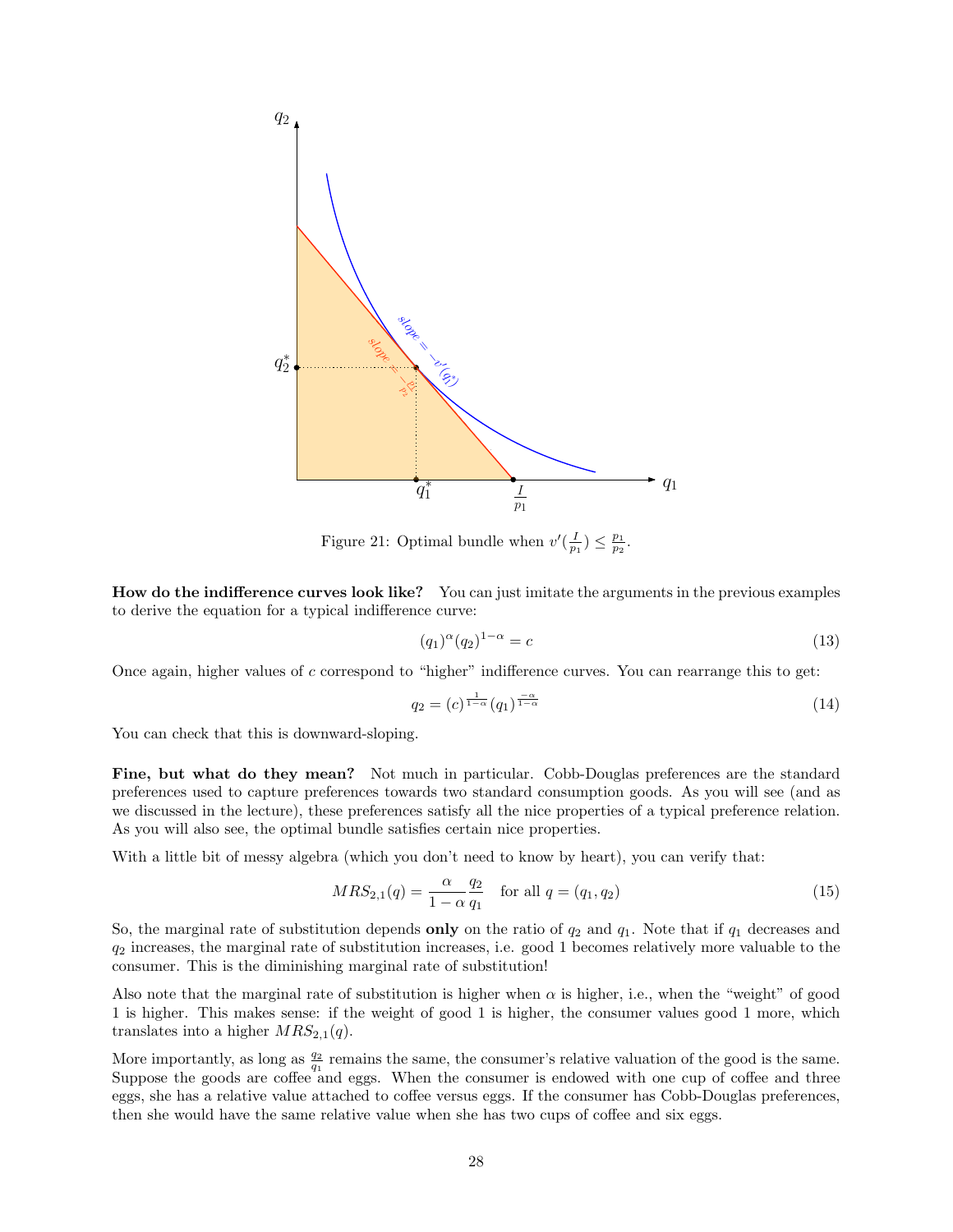

<span id="page-28-0"></span>Figure 22: Optimal bundle when  $v'(\frac{I}{p_1}) > \frac{p_1}{p_2}$ . The consumer spends all her income on good 1.

Examples? Usual consumption goods. Tea versus coffee. Apples versus bananas. White shirts versus blue shirts. Sujuk versus Halloumi cheese.

#### Is the diminishing marginal rate of substitution satisfied? Yessss.

## Are the preferences smooth? Yessss.

What is the optimal bundle? Take my word for it when I say that in the optimal bundle  $q^* = (q_1^*, q_2^*),$ the consumer has  $q_1^* > 0$  and  $q_2^* > 0$ . Why? If  $q_2^* = 0$  and  $q_1^* > 0$ , the consumer would have  $MRS_{2,1}(q^*) = 0$ . This is inconsistent with  $q_1^* > 0$ , as we showed in Theorem [1.](#page-9-2)

Given that  $q_1^* > 0$  $q_1^* > 0$  $q_1^* > 0$  and  $q_2^* > 0$ , Theorem 1 yields:

$$
MRS_{2,1}(q^*) = \frac{p_1}{p_2}
$$

Use Equation [\(15\)](#page-27-1) to substitute the left hand-side:

$$
\frac{\alpha}{1-\alpha}\frac{q_2^*}{q_1^*}=\frac{p_1}{p_2}
$$

Rearrange to get:

$$
\frac{q_1^* p_1}{q_2^* p_2} = \frac{\alpha}{1 - \alpha}
$$

What does this mean?  $q_1^*p_1$  is the consumer's total expenditure on good 1.  $q_2^*p_2$  is the total expenditure on good 2. Combine this with the equation  $q_1^*p_1 + q_2^*p_2 = I$  to derive the following result: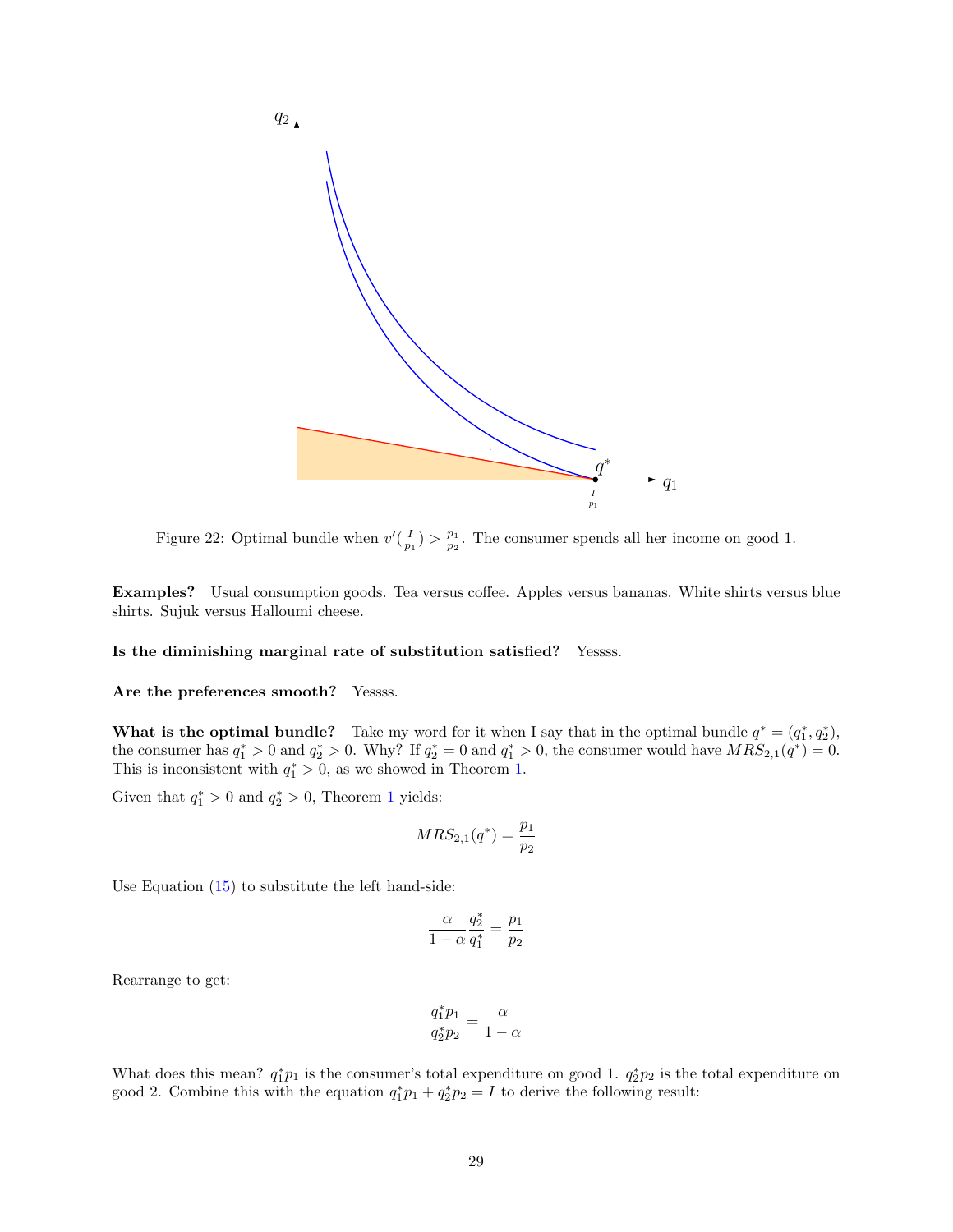

Figure 23: Indifference curves for preferences given in Equation [\(12\)](#page-26-2). Note the interesting feature. If you draw a ray passing through the origin, this ray intersects each indifference curve once. Along the ray,  $\frac{q_2}{q_1}$  is constant. Therefore, at those intersections,  $MRS_{2,1}(q)$  will be the same.

"In the optimal bundle, the consumer spends  $\alpha$  fraction of her income on good 1, and 1 –  $\alpha$ fraction on good 2. Therefore,  $q^* = \left(\frac{\alpha I}{p_1}, \frac{(1-\alpha)I}{p_2}\right)$  $\frac{(-\alpha)1}{p_2}$ )."

Circling back to what we had before: recall that  $\alpha$  is the weight of good 1. If  $\alpha$  is higher, the consumer allocates a larger share of her budget to good 1!

## <span id="page-29-0"></span>B.4 Perfect Complements

I will not write this one in much detail. For perfect complements, usually a visual inspection suffices.

Suppose the consumer's preferences are such that: for any  $q = (q_1, q_2)$  and  $q' = (q'_1, q'_2)$ ,

$$
q \mathcal{R} q' \iff \min\{\frac{q_1}{a}, \frac{q_2}{b}\} \ge \min\{\frac{q'_1}{a}, \frac{q'_2}{b}\}\tag{16}
$$

where  $a > 0$  and  $b > 0$ .

A typical indifference curve is defined by the following equation:

<span id="page-29-1"></span>
$$
\min\{\frac{q_1}{a}, \frac{q_2}{b}\} = c \tag{17}
$$

Meaning? a units of good 1 **perfectly complement** b units of good 2. If the consumer has a units of good 1 and more than b units of good 2, the extra units of good 2 are useless. Examples? Left and right shoes, coffee and sugar (if you are drinking coffee only with sugar and if coffee is the only thing you put sugar in).

Is the diminishing marginal rate of substitution satisfied? Not really.

Are the preferences smooth? Nope.

What is the optimal bundle? See Figure [25.](#page-30-0) Theorem [1](#page-9-2) does not apply in this case because the preferences are not smooth. But a visual inspection suffices.